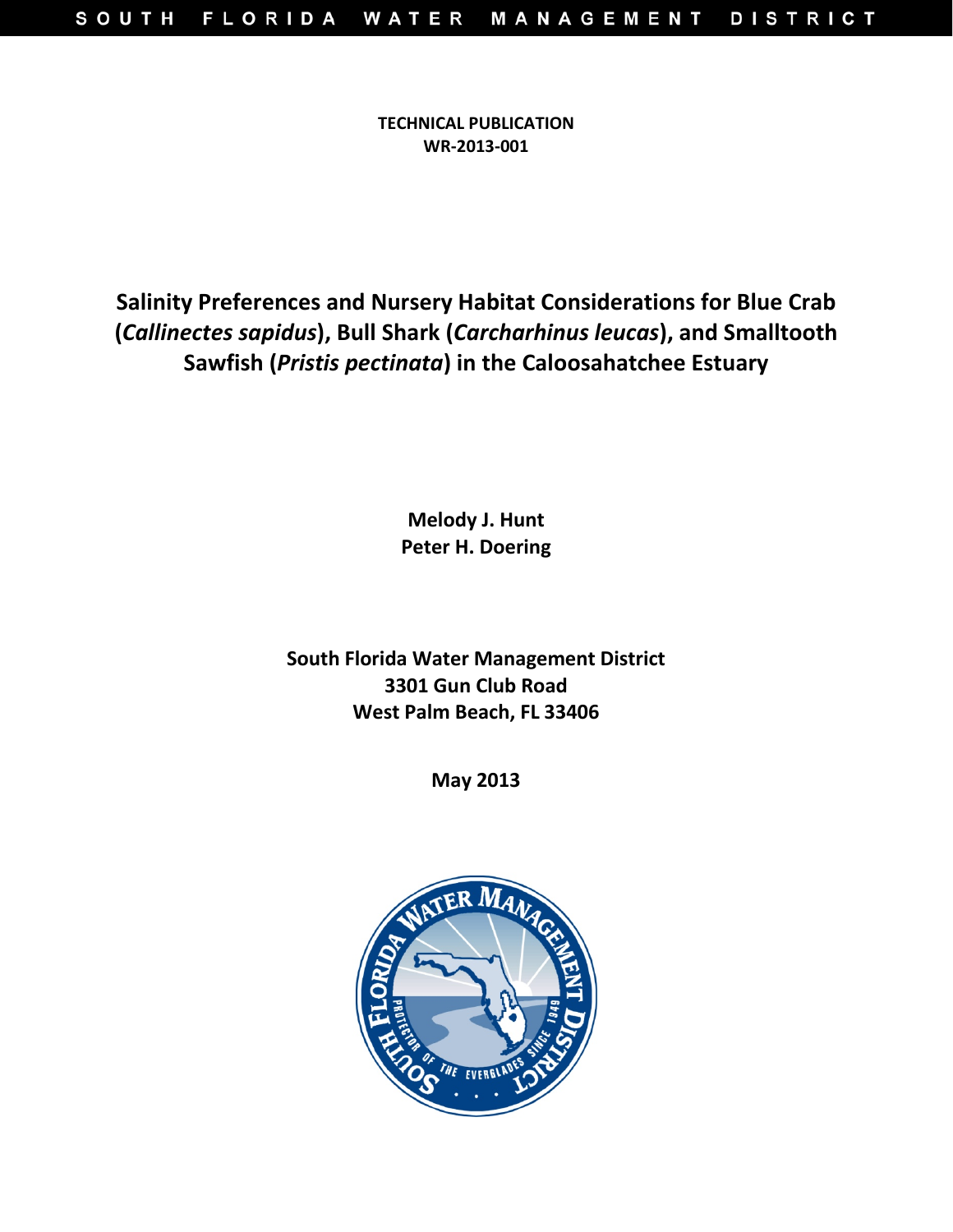### **Table of Contents**

| Basis for Determining Freshwater Inflow Needs in South Florida's Coastal Systems 4 |  |
|------------------------------------------------------------------------------------|--|
|                                                                                    |  |
|                                                                                    |  |
|                                                                                    |  |
|                                                                                    |  |
|                                                                                    |  |
|                                                                                    |  |
|                                                                                    |  |
|                                                                                    |  |
|                                                                                    |  |
|                                                                                    |  |

## **List of Figures**

Figure 1. Caloosahatchee River and Estuary showing water control structures, connection to Lake Okeechobee, and historical headwaters at Lake Flirt and Lake Bonnet.

Cite as: Hunt, M.J. and P.H. Doering. 2013. Salinity Preferences and Nursery Habitat Considerations for Blue Crab (*Callinectes sapidus*), Bull Shark (*Carcharhinus leucas*), and Smalltooth Sawfish (*Pristis pectinata*) in the Caloosahatchee Estuary. South Florida Water Management District, West Palm Beach, FL.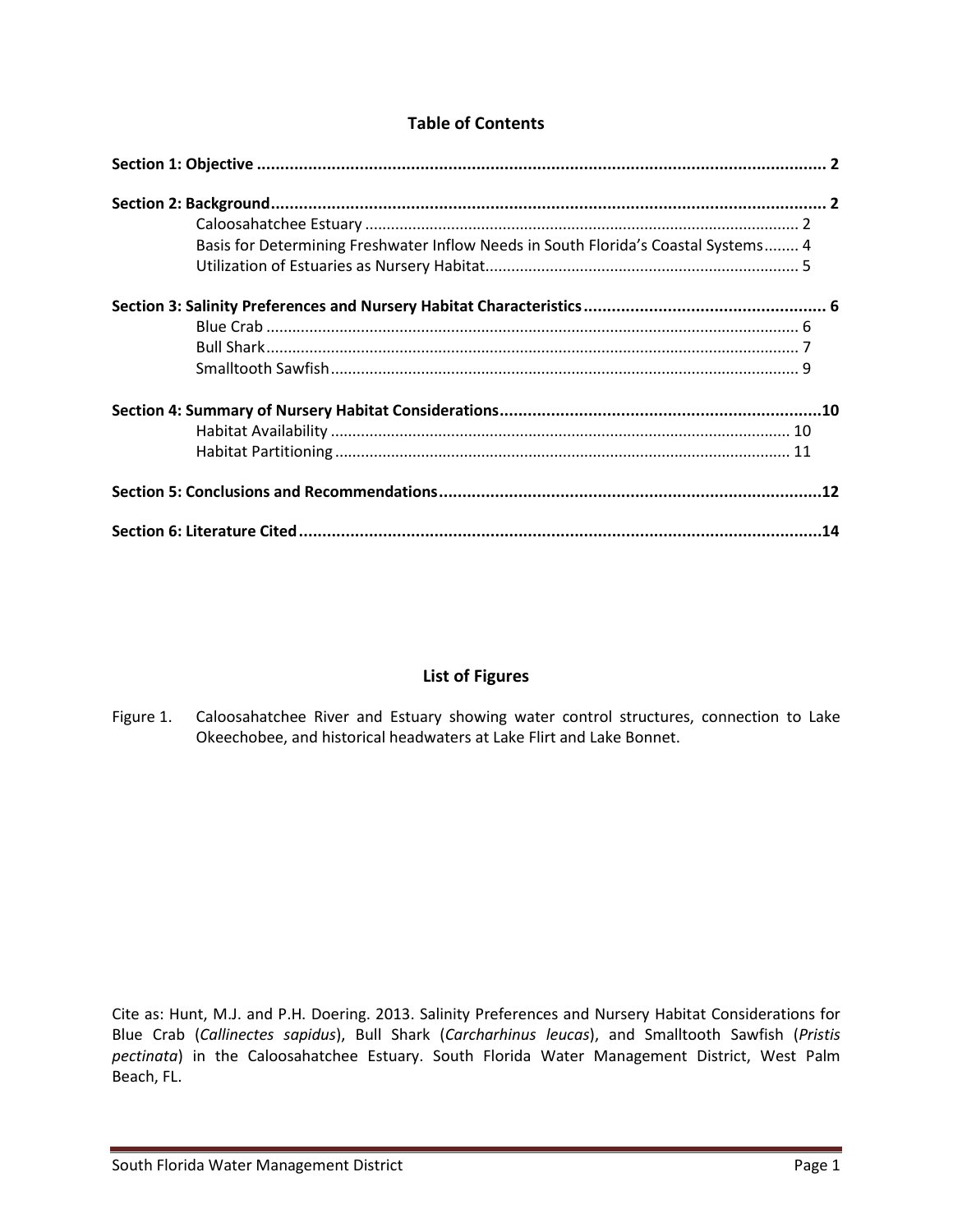## **Section 1. Objective**

Recent studies have documented the use of the Caloosahatchee Estuary as nursery habitat and provide new insight on salinity preferences and habitat considerations for juvenile blue crab (*Callinectes sapidus*), bull shark (*Carcharhinus leucas*), and smalltooth sawfish (*Pristis pectinata)*. Such information may be useful in quantifying beneficial freshwater inflow and developing technical criteria associated with inflow management rules such as water reservations or minimum flows and levels. This document provides a review and synthesis of relevant technical information for these three species in the context of habitat characteristics, salinity preferences, and spatial considerations within the Caloosahatchee Estuary.

## **Section 2. Background**

### **Caloosahatchee Estuary**

The Caloosahatchee River, its estuary, and associated watershed are located on the lower west coast of Florida (**Figure 1**). The Caloosahatchee River (C-43 canal) runs 70 kilometers (km) from Lake Okeechobee (S-77 structure) to the Franklin Lock and Dam (S-79 structure). Separating fresh and brackish water, the Franklin Lock demarcates the existing head of the Caloosahatchee Estuary, which extends 42 km downstream to Shell Point, where it empties into San Carlos Bay in the southern portion of the greater Charlotte Harbor system. The width of the estuary is irregular, ranging from 160 meters (m) in the upper portion to 2500 m near its mouth (Scarlatos 1988). The narrow section between the Franklin Lock and Beautiful Island has a mean depth of about 6 m, while the area downstream has an average depth of 1.5 m (Scarlatos 1988). The surface area of the estuary is about 65 square km).

The Caloosahatchee River and Estuary has been highly altered from its natural state by human intervention and engineering. Historically, the Caloosahatchee River was a sinuous watercourse originating near Lake Flirt, approximately 3.2 km east of La Belle at Fort Thompson (Flaig and Capece 1998) (**Figure 1**). Beginning in the 1880s, the river was straightened and deepened, losing 76 river bends and 13.2 km of river length as a consequence (Antonini et al. 2002). The river has also been connected to Lake Okeechobee and three water control structures have been added. The first structures, S-77 and S-78, were completed in the 1930s. The last structure, S-79, was completed in 1966 to prevent saltwater intrusion and assure a freshwater supply for Lee County (Antonini et al. 2002). The river is no longer free-flowing and is operated as two pools: one at an elevation of about 3.3 m between the S-77 and S-78 structures, and the other between the S-78 and S-79 structures at an elevation of about 0.9 m. The tidally influenced Caloosahatchee Estuary has also been significantly altered (Chamberlain and Doering 1998a). Early descriptions of the tidally influenced sections of the Caloosahatchee Estuary characterize it as barely navigable, owing to extensive shoals and oyster bars (Sackett 1988). A navigation channel has been dredged and a causeway was built across the mouth of San Carlos Bay in the 1960s. Historic oyster bars upstream of Shell Point have been mined and used in the construction of roads. Currently, seven bridges and one railroad trestle connect the northern and southern shores of the Caloosahatchee Estuary.

The Caloosahatchee River is now part of the Okeechobee Waterway, allowing boat traffic between Fort Myers on the west coast and Stuart on the east coast of Florida. It provides irrigation water, drainage and potable water, as well as conveyance of regulatory releases of water from Lake Okeechobee to tide. Modifications to the Caloosahatchee River allowed development in the watershed. A network of secondary and tertiary canals now overlays the Caloosahatchee River watershed. This network provides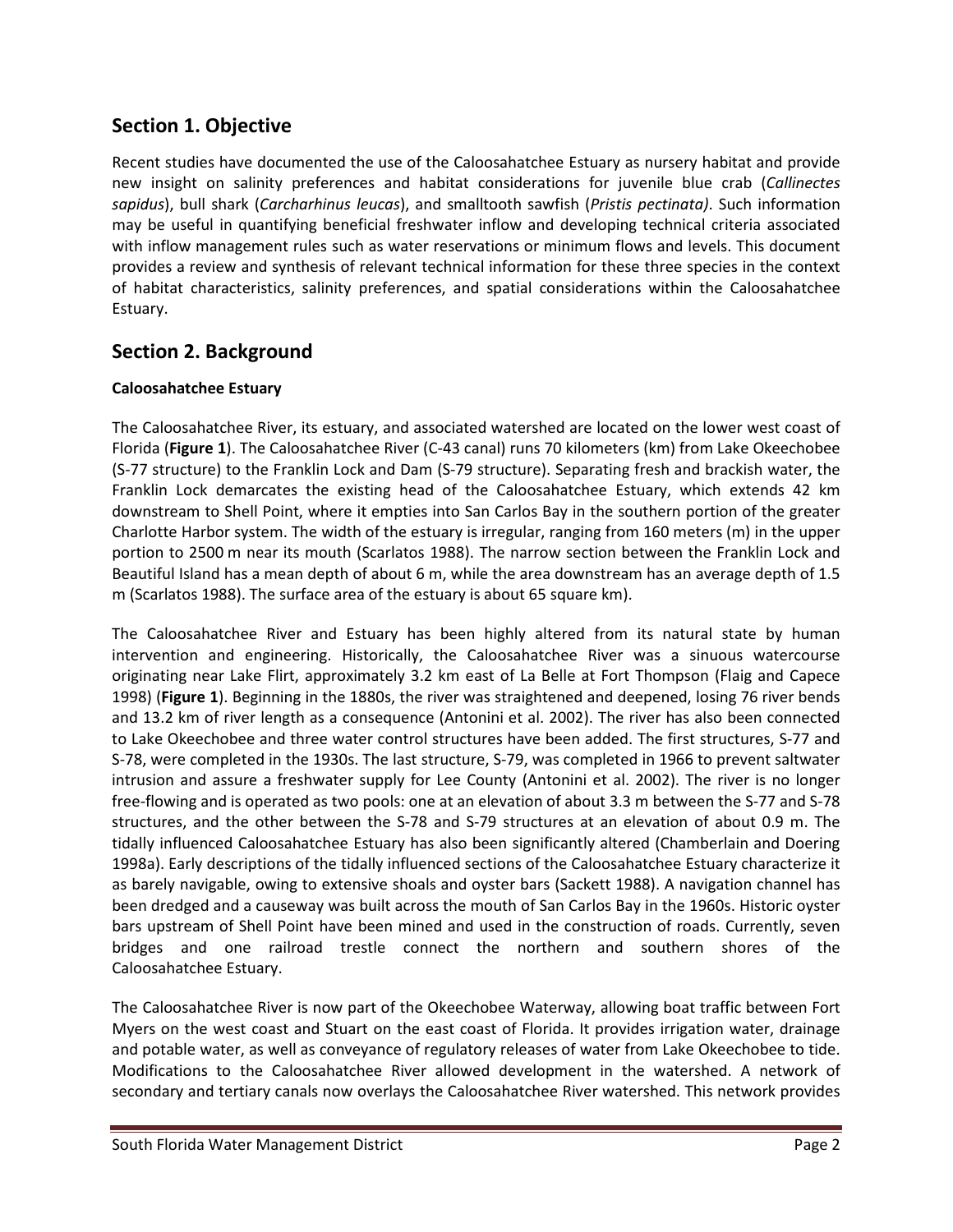

Figure 1. Caloosahatchee River and Estuary showing water control structures, connection to Lake Okeechobee, and historical headwaters at Lake Flirt and Lake Bonnet.

conveyance for both drainage, and irrigation to accommodate citrus groves, sugarcane, cattle grazing, and urban development.

The changes to the Caloosahatchee River watershed, combined with population growth, have had major effects on the Caloosahatchee Estuary. First, the delivery of freshwater downstream of the S-79 structure has been altered both by regulatory discharges from Lake Okeechobee and from alterations within the watershed. As might be expected for a watershed characterized by extensive drainage features (see Hopkinson and Vallino 1995), runoff is variable, often with very high wet season discharges and very low dry season discharges. Large volume releases of fresh water during the wet season can flush all salt water from the tidally influenced sections of the water body. By contrast, freshwater inflow at the S-79 structure can stop entirely during the dry season. Salt water intrudes to the S-79 structure, sometimes reaching a salinity of 20 (Chamberlain and Doering 1998a, 1998b). Fluctuations of this magnitude at the head and mouth of the tidally influenced portion of the system cause mortality of organisms at both ends of the salinity gradient (Doering et al. 2002).

While changes to the watershed and structural alterations along the river have altered the delivery of fresh water, other changes at the seaward end of the system such as the building of the Sanibel Causeway, which crosses the mouth of San Carlos Bay at Punta Rassa, have also influenced the system. The United States Fish and Wildlife Service predicted that this barrier would restrict exchange with the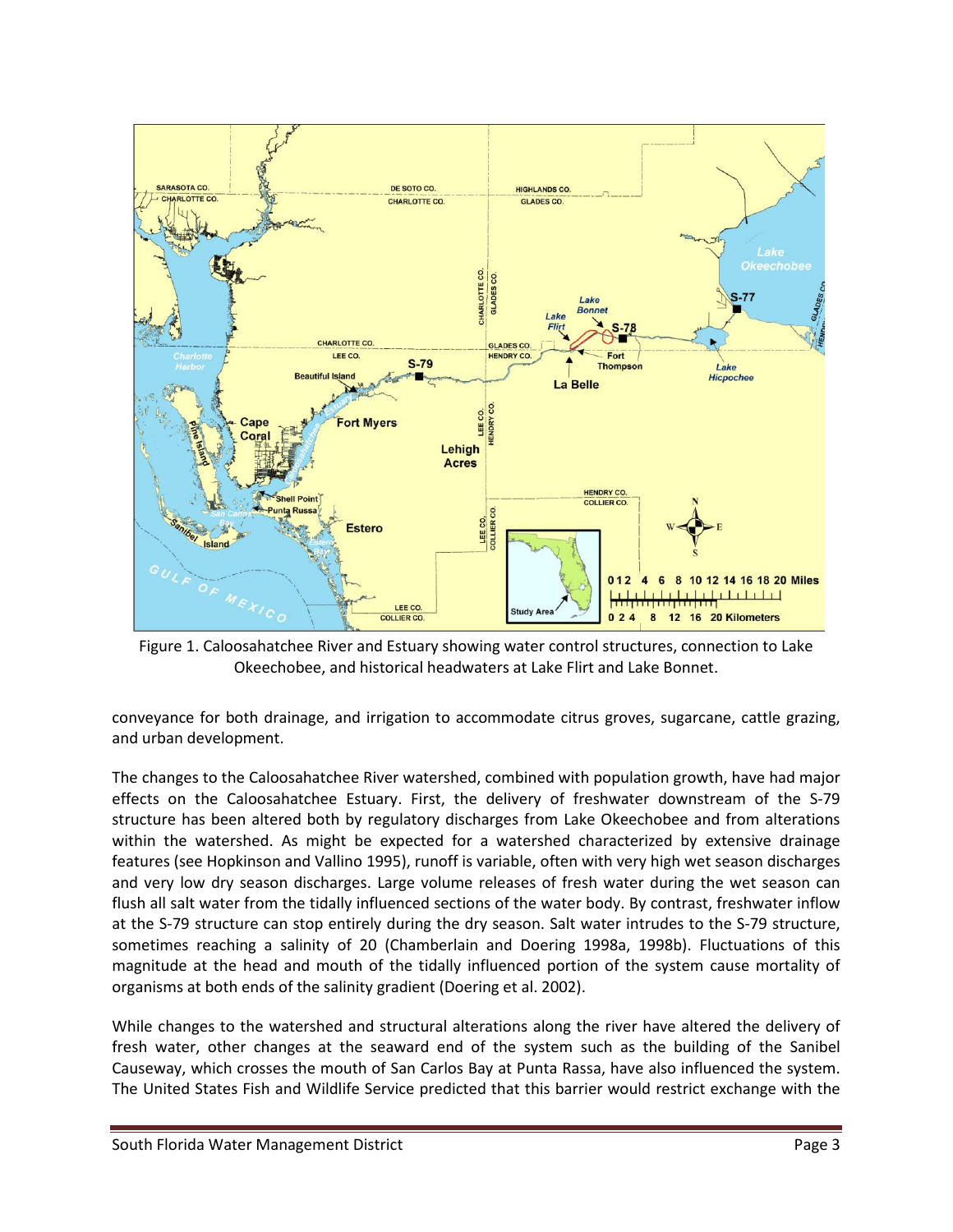gulf, retain fresh water, and lower the salinity in Southern Charlotte Harbor (USFWS 1960). Reductions in salinity were predicted to adversely affect a flourishing bay scallop fishery, which, in fact, collapsed after the construction of the causeway. Twenty years later, the Florida Department of Natural Resources reported a significant decline in seagrass cover in deeper areas and attributed this, in part, to an increased amount of fresh water (Harris et al. 1983).

### **Basis for Determining Freshwater Inflow Needs in South Florida's Coastal Systems**

Freshwater inflow defines the structure and function of estuarine and coastal systems. Natural variation in freshwater flow can directly impact fisheries production by regulating environmental factors that determine habitat availability for fish and invertebrates (Gillson 2011). Additionally, freshwater inflows can help prevent stratification, and carry nutrients that stimulate phytoplankton and zooplankton, enhancing the recruitment, growth, and survival of fish and invertebrates (Kostecki et al. 2010, Hoffman et al. 2007, Quinones and Montes 2001 Fisher et al. 1988). Other factors associated with freshwater inflow are also important for maintaining populations of estuarine organisms in particular fishes, which include salinity and larval/juvenile transport (Stevens et al. 2008). However, despite multiple lines of evidence describing linkages between freshwater flow and the production of estuarine and coastal fisheries, the underlying mechanisms remain poorly understood (Gillson 2011) often making it difficult to quantify or link inflow-biotic response to water management strategies that strive to maintain or provide measurable benefits to fish and wildlife.

The South Florida Water Management District has applied a combination of the valued ecosystem component (VEC) approach (USEPA 1995) and the habitat overlap approach (Browder and Moore 1981) to determine minimum freshwater inflow requirements and water reservations in coastal systems throughout South Florida (Hunt et al. 2005, SFWMD 2009a, 2009b, 2006, 2003, 2002a, 2002b, 2000). These efforts require that a link between water resource values (i.e., protection of fish and wildlife) and flow or water level be identified and quantified. The VEC approach was developed by the United States Environmental Protection Agency (USEPA 1995) as part of its National Estuary Program. A VEC can be any part of the environment that is considered important. The approach has been modified for application in coastal systems to focus on providing critical estuarine habitat. In many instances, that habitat is biological and typified by one or more prominent species. In other cases the habitat may be physical, such as an open water oligohaline zone or shallow water depth. Enhancing and maintaining the biological and physical habitats should lead to a generally healthy and diverse ecosystem. Determining appropriate freshwater inflows or describing effects related to specific quantities of freshwater inflows on the entire estuarine system is best accomplished by examining several VECs occupying different salinity zones or ranges, in combination with biota that may have other requirements (e.g., related to stationary habitats). In addition, environmental variables that vary with freshwater inflow, such as temperature and light conditions, may also be important to consider when using estuarine habitat as a VEC or indicator of estuarine condition (Hunt and Doering 2005).

The concept of static and dynamic habitat overlap (Browder and Moore 1981) is based on the ideas of Gunter (1961) that (1) estuaries serve a nursery function and (2) salinity determines the distribution of species and/or different life stages of a species within an estuary. In addition, the concept recognizes the importance of appropriate physical or static habitat to the nursery function and ability of the estuary to support diverse and abundant faunal populations. Freshwater inflow positions favorable salinities relative to important stationary habitat factors such as shoreline, water depth, and bottom type (Browder and Moore 1981). Because different organisms occupy different positions along the estuarine salinity gradient (e.g., Bulger et al. 1993), changes to the salinity gradient, such as compression or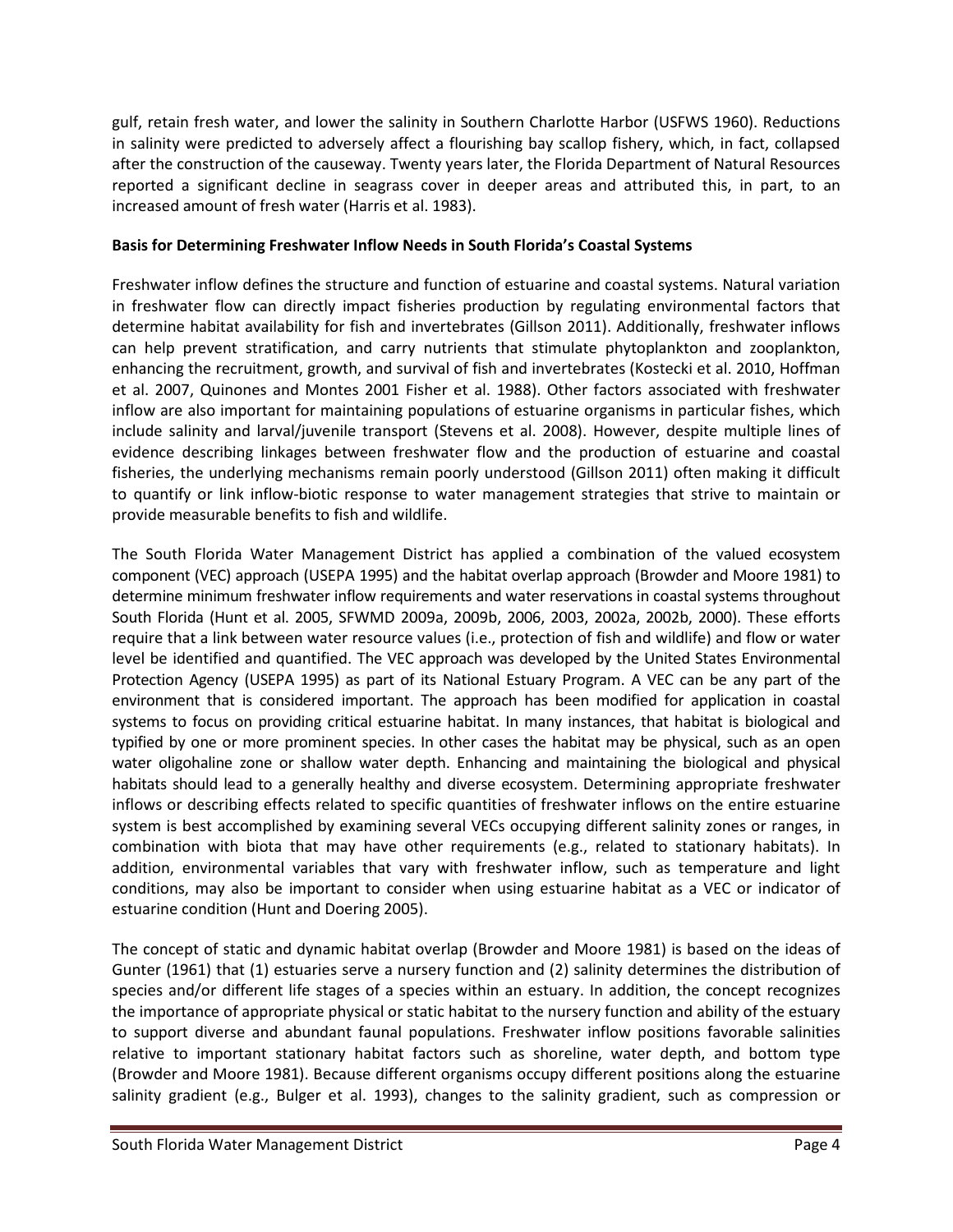truncation resulting from structural alterations, may impact nursery function and result in reduction in diversity and abundance of fish and wildlife.

In the Caloosahatchee Estuary, static habitat-forming species found throughout the length of the estuary include tape grass (*Vallisneria americana*) in the upper, low salinity region of the estuary, eastern oysters (*Crassostrea virginica*) in the lower, mesohaline region of the estuary, and seagrasses—turtle grass (*Thalassia testudinum*) and shoal grass (*Halodule wrightii*)—in the more marine portion of the system in San Carlos Bay. This spatial distribution along the longitudinal axis is driven largely by salinity tolerances associated with each species. The salinity tolerance of tape grass is used to identify minimum freshwater inflows that will maintain grass bed habitat and ensure a low salinity region in the upper estuary (SFWMD 2003, 2000). In addition to these biotic habitat-forming species, biogenic shoreline or island features (e.g., mangroves) and a variety of important physical habitat features such as shallow water depths, small creeks, and canal systems can also be found along the length of the estuary. The physical habitat becomes limited in the uppermost part of the estuary near the S-79 structure where the system is deep and narrow.

#### **Utilization of Estuaries as Nursery Habitat**

Many organisms depend on estuaries during part of their life cycle (Day et al. 1989, Gunter 1961). One of the key ecological or resource functions attributed to estuaries is their role as nursery areas for larval and juvenile stages of many marine species including commercially important fish and shellfish (Rozas and Hackney 1984, 1983, Gunter 1961). As much as 90 percent of the annual fisheries value for the Gulf of Mexico fisheries can be attributed to estuarine-dependent species (Seaman 1988).

Observations and research often link nursery area utilization in coastal ecosystems to salinity ranges or zones. Fauna using the estuary are thought to recruit to their preferred salinity (or habitat) zones. Motile animals may move position with their preferred salinity zones in response to freshwater inflows and tidal influences. All organisms within an estuary must find areas with acceptable combinations of both salinity and habitat type. Studies worldwide indicate that the oligohaline and mesohaline zones of estuaries (i.e., with salinities in the range 0–17) are utilized by larvae and juveniles of estuarine dependent species (Day et al. 1989). Areas with low salinities are considered critical to the life histories of many organisms (Holmes et al. 2000, Hughes et al. 2000) and offer habitat to a wide variety of adult and juvenile freshwater, estuarine, and marine fishes (Peterson and Ross 1991, Odum et al. 1988, Rozas and Hackney 1983). Some species require low salinity to complete their development. For example, larvae of the inland silverside *(Menidia beryllina)* do not survive past the yolk-sac stage at salinity of 17 but show no adverse effects at salinity of 8 (Patillo et al. 1995). Areas of high productivity are often associated with low salinity areas within partially mixed estuaries (see discussion in SFWMD 2009b) and have been used to establish the basis for a water reservation in the St. Lucie River, Florida (SFWMD 2009b).

There are a number of factors along with salinity conditions that contribute to the utilization of estuaries as nursery areas. For example, estuaries are thought to be good nurseries because they provide an increased food supply and lower predation pressure. The latter is thought to arise both from higher turbidity, inhibiting predators that hunt by sight, and low salinities that predators cannot tolerate (Drinkwater and Frank 1994). Suitable habitat is also an important variable and may be especially important for some species as it can offer protection, thereby decreasing predation risk. Habitat can be both biotic (e.g., submerged aquatic vegetation [SAV] and oyster) and physical (e.g., shallow depth, structural features, and geomorphological features). In tidal rivers, river backwaters (e.g., oxbows,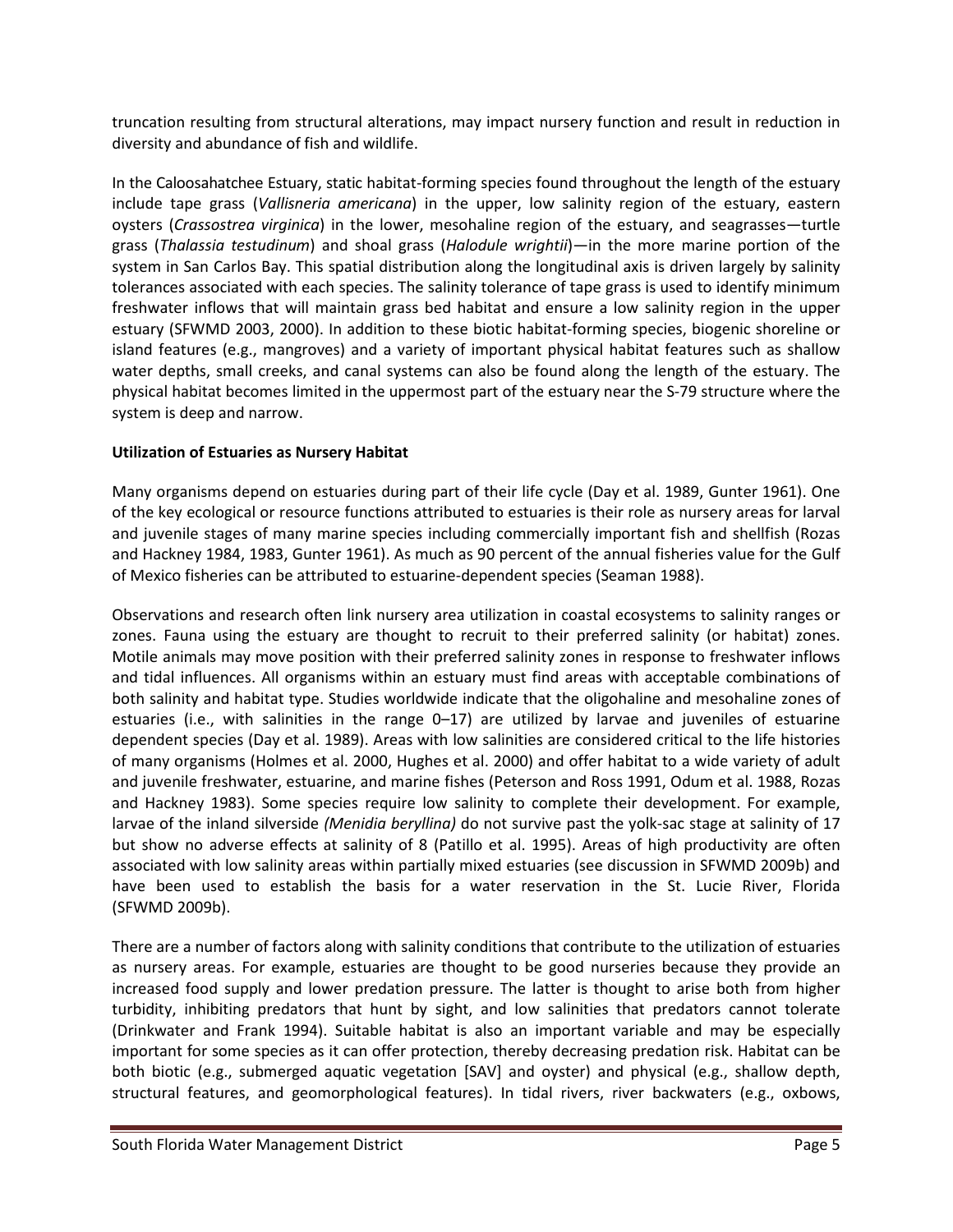embayments, and smaller tributaries) may also provide habitat for different species than those that utilize the main stem of the river. Numerous abiotic (e.g., salinity, water depth, and tidal regime), biotic (e.g., larval supply, food availability, and predation) or landscape-level factors (e.g., spatial patterns and relative location to other habitat) can create site specific variation and influence the nursery value of habitats for a species (Beck et al. 2001). In estuarine environments, salinity is often cited as a key or integrating factor influencing habitat utilization. For example, the densities of many species within marshes are highly dependent on salinity (Minello 1999). Salinity can further affect animals that utilize the habitat through loss or modification of critical habitat (e.g., fragmentation or decreased bed size of SAV) that results in higher mortality from predation, lower recruitment, and a decline in number of species (Patillo et al. 1995).

Recent research efforts have been undertaken to document and gain a better understanding of utilization of the Caloosahatchee Estuary by juveniles of different species. There are several species known to utilize this system as a nursery area including blue crab, bull sharks and the federally listed endangered small tooth sawfish. For the sawfish, the Caloosahatchee Estuary up to the S-79 structure is designated as critical habitat as part of the Endangered Species Act (NMFS 2009a).

# **Section 3. Salinity Preferences and Nursery Habitat Characteristics**

## **Blue Crab**

The blue crab is an estuarine-dependent macroinvertebrate that supports valuable recreational and commercial fisheries along the Atlantic and Gulf coasts (Guillory 2000, Mazzotti et al. 2006). Blue crab is common in the crab trap fishery in the Caloosahatchee Estuary, historically has had large and consistent landings within the estuary (Mazotti et al. 2006), and is classified as "highly abundant" based on the National Oceanic and Atmospheric Administration's Estuarine Living Marine Resources Program (Nelson 1992).

The life history of the blue crab involves a complex cycle of planktonic, nektonic, and benthic stages that occur throughout both estuarine and nearshore marine habitats (Perry and McIlwain 1986, Mazotti et. al. 2006). Movements of blue crab within estuaries are related to life cycle stages, seasons, and environmental conditions. Because the blue crab occupies habitats throughout the coastal ecosystem during different parts of its life cycle, maintenance of the entire estuarine system in a condition suitable for continued production is deemed important (Perry and McIlwain 1986). Factors affecting distribution and survival include bottom type, food availability, available shelter, water temperature, and salinity. Both young and adult blue crabs occur in estuarine waters throughout the year and serve as an important prey species for a variety of birds as well as spotted seatrout (*Cynoscion nebulosus*), red drum (*Sciaenops ocellatus*), black drum (*Pogonias cromis*), croaker, gars, sheepshead (*Archosargus probatecephalus*), and catfish. Blue crabs feed on a variety of crustaceans, mollusks, fish, detritus, and other blue crabs.

A positive link between river discharge and blue crab recruitment and/or commercial harvest has been identified in several areas including Louisiana, Texas, and Florida (More 1969, Wilber 1994, Guillory 2000) suggesting that lower salinities may be beneficial to the blue crab. There is a differential distribution of adult male and female crabs in relation to salinity. Females are migratory and move alongshore, offshore, and to the upper estuary in association with mating, gonadal maturation, and spawning. Mating occurs in brackish areas of the upper estuary and, in Florida, peaks from May through October when water temperatures exceed 22 degrees Celsius (Mazzotti et al. 2006). While females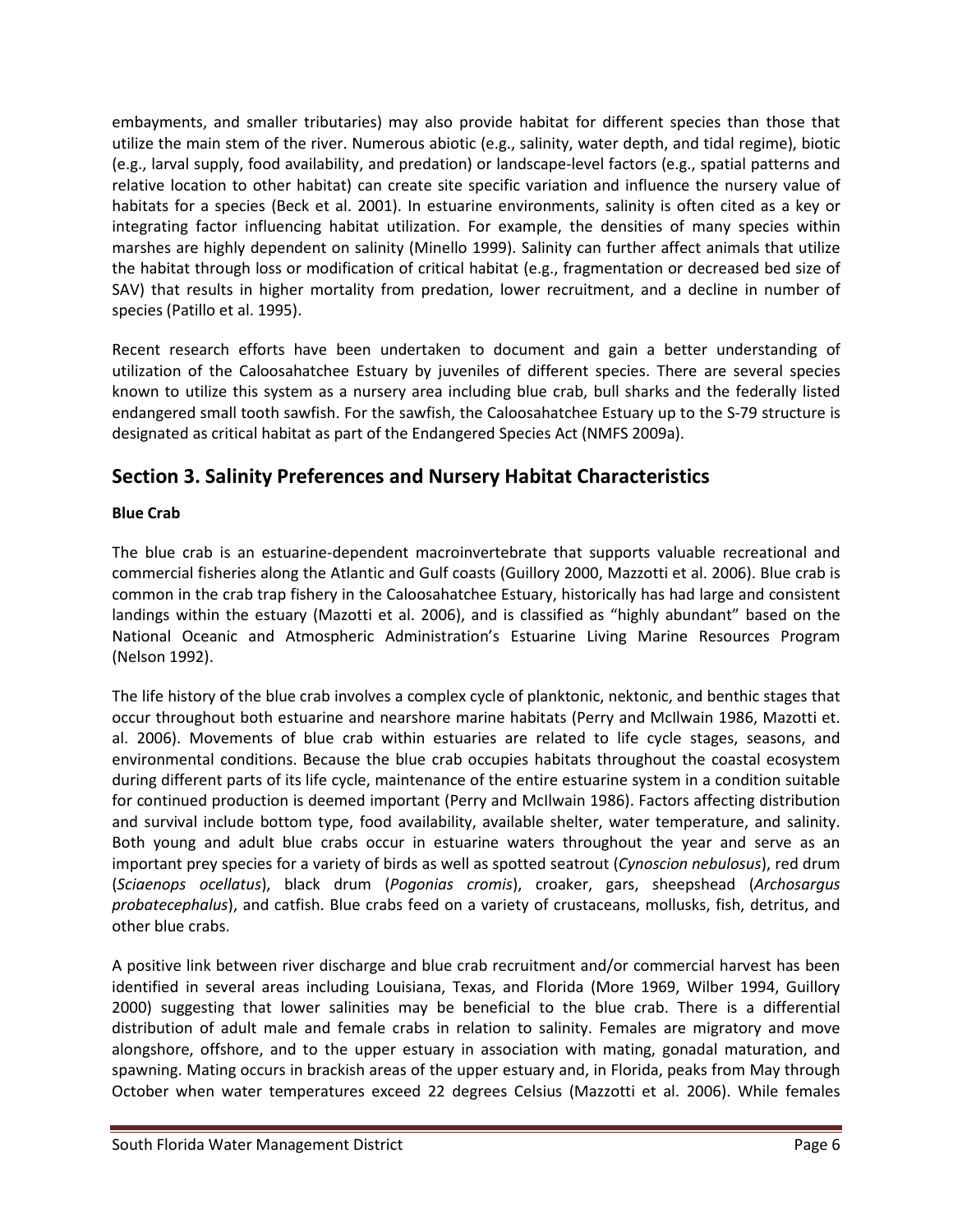typically return to higher salinity waters of the lower estuary and adjacent marine areas after mating, adult males tend to remain in the low salinity waters (Perry and McIlwain 1986 and references contained within, Mazzotti et al. 2006). The greatest number of molting males can be found at temperatures between 16 and 20 degrees Celsius in the salinity range 11–15 (Mazzotti et al. 2006). In South Florida coastal waters, this would suggest maintaining suitable estuarine areas with this relatively low salinity range during the winter dry season would be beneficial to the blue crab.

Although juvenile crabs occur over a broad range of salinities, they are most abundant in low to intermediate salinities characteristic of middle and upper estuarine waters (Perry and McIlwain 1986). In the Caloosahatchee Estuary, peak recruitment of juvenile crabs (40 millimeter carapace width) occurs during the dry season from November to April. Highest catches of these crabs occurred at salinities in the 0.5–5 range (Stevens et al. 2008).

Beds of SAV are important nursery habitat in some areas, providing refuge from predation and the potential for higher growth rates (Posey et al. 2005). In low salinity areas of Mobile Bay, Alabama, Heck et al. (2001) recorded juvenile blue crab in tape grass beds believed to have a significant nursery function. Similarly, tape grass beds within the shoals of the St. Johns River, Florida are also reported to be an important habitat for juvenile blue crabs (Tagatz 1968). Rozas and Minello (2006) examined the pattern and size distribution for blue crabs within Barataria Bay, Louisiana among habitat types, which included tape grass beds, emergent vegetation and nonvegetated sites. The blue crabs were 8 and 10 times more abundant at tape grass sites than nonvegetated sites in the spring and fall, respectively. The largest blue crabs were found at emergent sites, intermediate size crabs at tape grass sites, and smallest crabs at nonvegetated sites. The authors indicate this size distribution among the habitat types is consistent with initial settlement in tape grass as small juveniles and later emergent vegetation as larger juveniles. Separate position in the estuary of smaller crabs and larger juveniles is also apparent in relation to salinity. In Louisiana estuaries, Daud (1979) found that at the 5–10 millimeter stage, juvenile blue crabs were more abundant in the brackish to saline areas and Guillory (2000) noted that larger juvenile blue crabs seem to prefer low to intermediate salinities characteristic of middle and upper estuarine waters. Posey et al. (2005) also notes that small juveniles may be more abundant in oligohaline to upper mesohaline areas with unstructured habitat. Since blue crab are known to prey on each other (Perry and McIlwain 1986), estuaries that allow for both spatial distribution of different size classes and provide a variety of suitable and productive habitats (e.g., SAV, emergent vegetation, and oysters with ample available food sources) are important aspects for protection of suitable nursery function and continued production for blue crab fisheries.

## **Bull Shark**

Bull sharks are cartilaginous fish in the subclass Elasmobranchii, which includes sharks, rays, and skates. The bull shark is one of the most common large shark species in Florida's coastal waters (Wiley and Simpfendorfer 2007) and considered a top-level or apex predator**.** Bull sharks are found worldwide in shallow subtropical and tropical coastal marine, estuarine, and some fresh waters. Estuarine environments are believed to provide young bull sharks protection from predation and abundant food sources that promote high survival rates and rapid growth (see references contained in Simfendorfer et al. 2005).

Several studies have documented that the Caloosahatchee Estuary is utilized as bull shark nursery area (Ortega et al. 2009, Heupel and Simpfendorfer 2008, Simpfendorfer et al. 2005). A population survey was conducted from 2001 to 2003 in the Charlotte Harbor ecosystem including the Caloosahatchee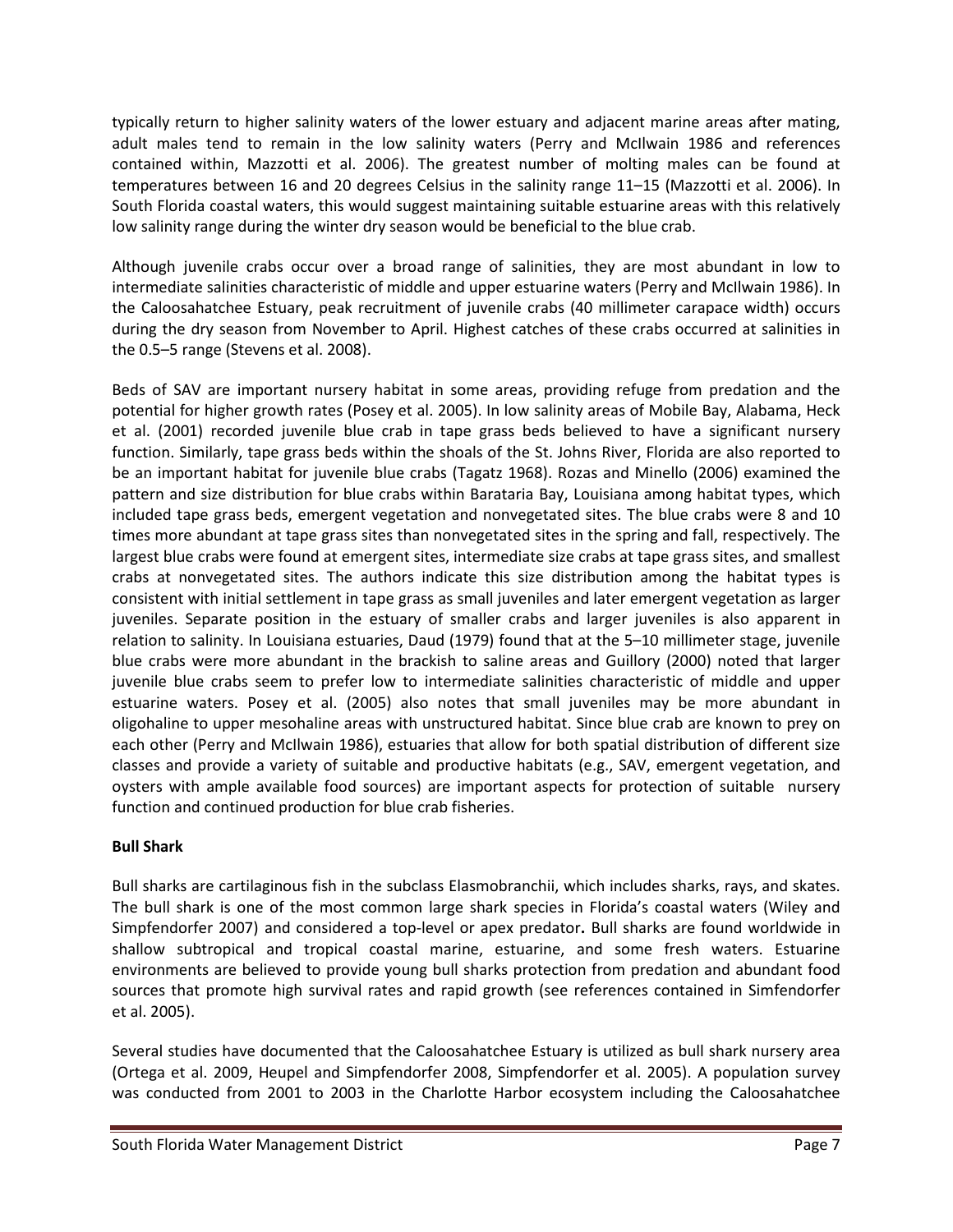Estuary, San Carlos Bay, and Pine Island Sound. Simpfendorfer et al. (2005) found that neonates and young of the year (less than I year old, 68–127 centimeters total length) utilize the Caloosahatchee Estuary as a nursery, while larger age classes were found in nearby San Carlos Bay (1–3 years old, 89– 112 centimeters total length) and Pine Island Sound (1–10 years old, 91–189 centimeters total length). The highest utilization within the Caloosahatchee Estuary was found in the first year of life (Simpfendorfer et al. 2005).

Studies have confirmed that salinity was an important physical driver in determining the movement and distribution of young bull sharks (less than 1 year) in the Caloosahatchee Estuary, with preferred salinity conditions ranging from 7 to 17 (Ortega et al. 2009, Heupel and Simpfendorfer 2008, Simpfendorfer et al. 2005). Significant correlations between bull shark presence and salinity have been reported in the Caloosahatchee Estuary (Ortega et al. 2009, Heupel and Simpfendorfer 2008, Simpfendorfer et al. 2005). Simpfendorfer et al. (2005) showed that while bull sharks are tolerant of a wide range of environmental conditions, they had a preference for specific salinity and temperature conditions. Neonates and juveniles (2 year olds) were found to be especially prevalent in the Caloosahatchee Estuary. High catch rates for the youngest individuals (less than 1 year old) were significantly correlated with temperatures and salinity, preferring warm temperatures (greater than 29 degrees Celsius) and salinities in the range 7–17.5. Additional studies showed that juveniles (2 year olds) remained in salinities 7–20, and avoided areas with salinities outside this range (Heupel and Simpfendorfer 2008). Although not tested, Simpfendorfer et al. (2005) speculated that one reason the young bull sharks stay in the Caloosahatchee Estuary is to minimize energy costs associated with osmoregulation due to their small size and large surface-to-volume ratio relative to adult bull sharks that can tolerate salinities ranging from marine to fresh water. Thus in addition to protection from predators, estuarine waters also may provide an environment that favors metabolic efficiency for young sharks while growing to the next age class.

In recent years, studies have utilized acoustic tagging and telemetry to better understand the movement of young bull sharks in the Caloosahatchee Estuary (Heupel et al. 2010, Ortega et al. 2009, Heupel and Simpfendorfer 2008). These studies further support the earlier work that salinity was a key factor in determining movement of bull sharks in the Caloosahatchee Estuary. Neonates and young of the year (less than 1 year old) were found to utilize the entire 27 km of the lower Caloosahatchee Estuary from the S-79 structure to the mouth (Heupel et al. 2010). The mean monthly home ranges were found to be 0.9–5.6 km, indicating that sharks were mobile within the estuarine waters, seeking out preferred physical, chemical, and biological conditions. They moved upstream during the dry season and downstream during the wet season indicating a movement related to freshwater flow and estuarine salinity (Heupel et al. 2010).

Although identified as a key physical variable, the movement of bull sharks in the Caloosahatchee Estuary is not solely determined by salinity (Heupel et al. 2010, Ortega et al. 2009, Heupel and Simpfendorfer 2008, Simpfendorfer et al. 2005). The availability of prey species for bull sharks may also be an important secondary consideration (Huepel and Simpfendorfer 2008). The estuary size class partitioning within the Charlotte Harbor ecosystem (i.e., placing the youngest individuals in the estuary) noted by Simpfendorfer et al. (2005) may be driven by the availability of food and suitable habitats to hide from predators, some of which may be older bull sharks. Juveniles have been reported to cannibalize young of the year in the Indian River Lagoon (Nelson et al. 1984 as cited in Simpfendorfer et al. 2005). Simpfendorfer et al. (2005) observed distinct habitat partitioning within Southwest Florida waters with neonate and young of the year individuals occupying different habitats from older juveniles. In this study, salinity was an important factor, with younger sharks occupying mesohaline regions and older juveniles utilizing the more saline polyhaline regions. Estuaries possessing gentle salinity gradients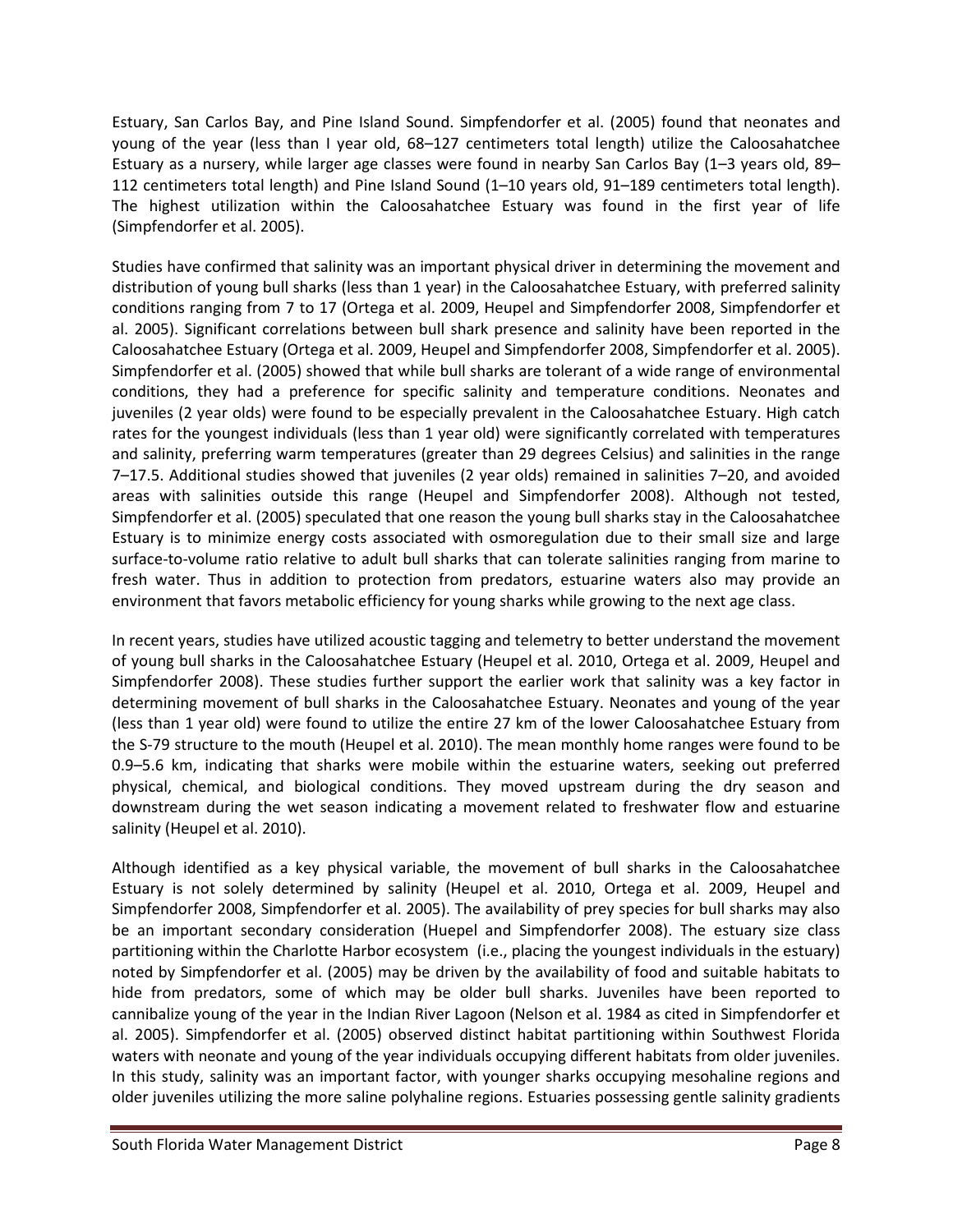that change gradually over space may minimize overlap of the two size classes and facilitate habitat partitioning. Thus, estuaries with an adequate spatial expanse of the salinity gradient may promote higher survival of younger juveniles and increase bull shark nursery function. Additionally, the presence of small tributaries (e.g., creeks or canals) or areas with abundant structured habitat where the smaller size class may hide with limited access to larger predators would also be beneficial.

### **Smalltooth Sawfish**

Smalltooth sawfish are cartilaginous fish in the subclass Elasmobranchii. Historically, sawfish were common in Florida's coastal waters. However, populations diminished during the second half of the twentieth century due to fishing pressure and habitat loss (Simfendorfer 2006). The smalltooth sawfish was listed as endangered by the National Marine Fisheries Service in 2003 and is protected by the Endangered Species Act (NMFS 2003). The South Florida Water Management District completed a biological assessment for the Comprehensive Everglades Restoration Plan Caloosahatchee River (C-43) West Basin Reservoir Project (see [http://www.evergladesplan.org/pm/projects\)](http://www.evergladesplan.org/pm/projects) as part of the requirements of the Endangered Species Act, which states that the sawfish could "benefit from indirect project impacts which include salinity regime improvements to the downstream Caloosahatchee Estuary" (Scheda Ecological Associates 2006). In January 2009, the National Marine Fisheries Service issued the Smalltooth Sawfish Recovery Plan under Section 4 of the Endangered Species Act. It describes actions to reduce threats, restore habitats, and generally increase abundance of the smalltooth sawfish (NMFS 2009b). In addition, the recovery plan provides delisting guidelines and identifies critical habitat areas. One of the objectives of the recovery plan is the protection and/or restoration of habitats for the juveniles occurring in estuarine and nearshore coastal waters. Later that year, the National Marine Fisheries Service designated 840,000 acres of coastal and estuarine waters as critical habitat for the smalltooth sawfish, which includes the Charlotte Harbor Estuary, the Caloosahatchee up to the S-79 structure, the Ten Thousand Islands area, and Florida Bay (NMFS 2009a).

Population surveys have been conducted in the Caloosahatchee Estuary since 2000 using a variety of sampling gear (i.e., haul seine, long line, and gill net), acoustic surveys, and angler reporting. The Mote Marine Laboratory and the Florida Fish and Wildlife Conservation Commission perform monitoring and research on the smalltooth sawfish in Florida, and have recently compiled a summary of data on abundance and distribution (Poulakis et al. 2010). Monitoring and tracking efforts in combination with by-catch data indicate that the smalltooth sawfish have used the Caloosahatchee Estuary as a nursery area for more than 20 years (Poulakis et al. 2010, Seitz and Poulakis 2002) and remain within estuarine areas of the Caloosahatchee for most or all of the first several years of life (Simfendorfer et at. 2011). The relatively long juvenile stage and high site fidelity (they stay within the Caloosahatchee River) associated with the sawfish make existing nursery areas particularly valuable (NMFS 2009a). While adults and older juvenile smalltooth sawfish (5–10 years old) tolerate marine conditions, juveniles less than 5 years old prefer shallow water (depth less than 1 meter) and estuarine conditions to avoid marine predators such as sharks (Simpfendorfer et al. 2008). The S-79 structure serves as an upstream barrier for the smalltooth sawfish in the Caloosahatchee Estuary.

Several studies have been initiated within the Charlotte Harbor system including the Caloosahatchee Estuary, which incorporated the review of documented encounters and tracking combined with in situ environmental measurements. In one study, 40 juvenile fish, collected as part of the 2004–2009 population surveys, were fitted with acoustic tags and tracked for up to 473 days (Poulakis et al. 2010). Tagged fish followed a pattern related to salinity and time of day. Sawfish in the Caloosahatchee Estuary spent 61 percent of the time in canals, moving into canal systems during the day and then returned to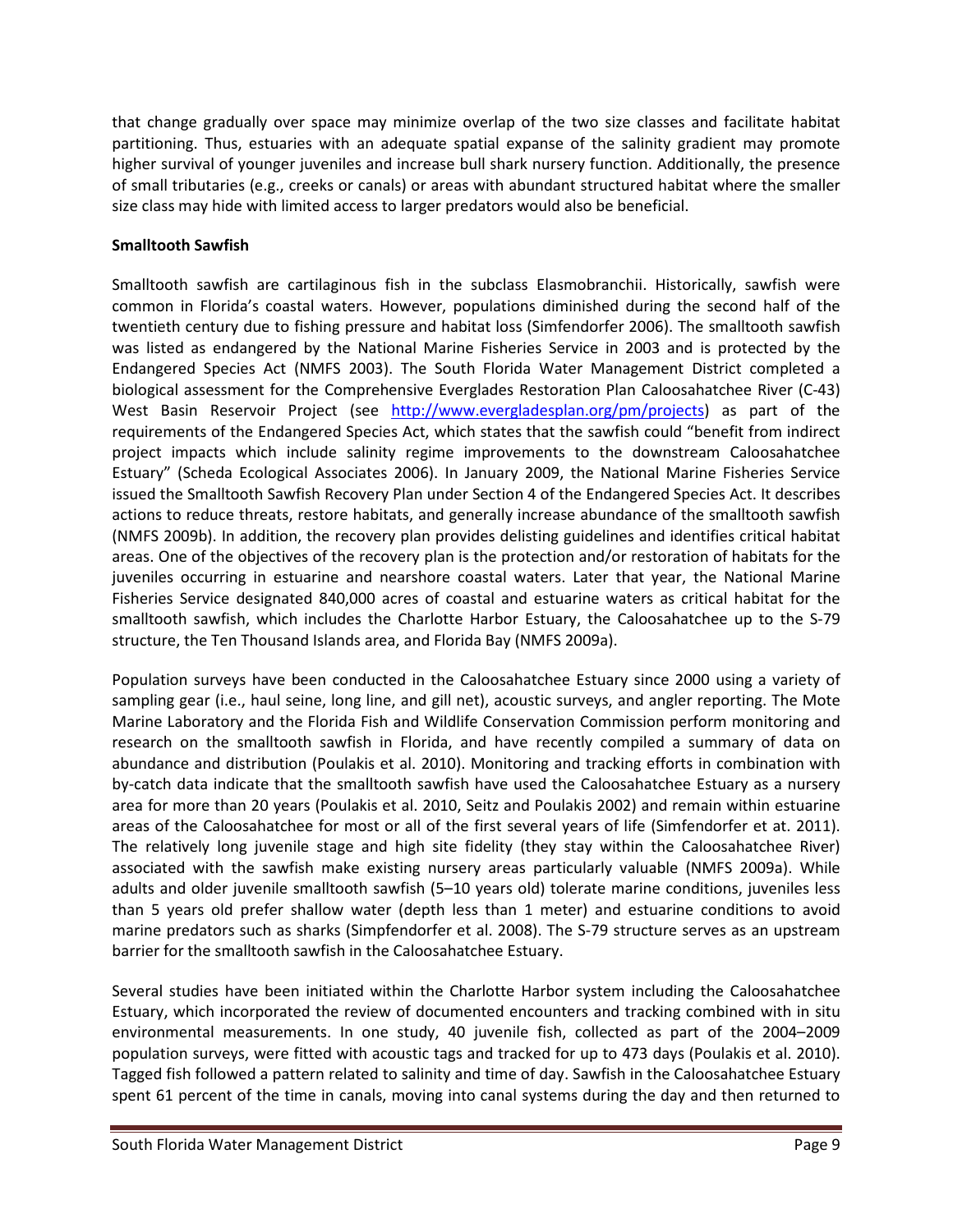the river at night, a behavior possibly associated with reducing the likelihood of encountering predators. In addition, climate extremes for two wet years (2005 and 2006) and one dry year (2007) provided evidence of the movement of juvenile fish with freshwater flow with juvenile sawfish movement up and down the estuary reported with different inflows—moving upstream during dry periods and moving downstream during wet periods.

The preference for a specific salinity range in the Caloosahatchee Estuary has also been recently examined statistically (Simpfendorfer et al. 2011). The locations of tagged fish were regressed with temperature and salinity data collected at the Fort Myers Bridge and with freshwater flow data collected at the S-79 structure. This evaluation shows that juvenile sawfish had an affinity for salinities between 18 and 24. Interestingly, separate investigations within the Caloosahatchee Estuary determined that bull sharks had an affinity for salinities between 7 and 20 (Heupal and Simpfendorfer 2008, Simfendorfer et al. 2005). Simfendorfer et al. (2011) suggests that this difference in salinity range between the two species may reduce predation on juvenile sawfish by facilitating a spatial separation. In the Caloosahatchee Estuary, response to changes in salinity was found to differ among individuals of different ages for sawfish (Simpfendorfer et al. 2011). Individuals approaching 1 year (100–140 centimeters) were most mobile, and moved upriver to the lowest salinity levels. The exact reason for this sensitivity was not specifically determined in this study, but is believed to be related to the energetic costs of osmoregulation or movement of preferred prey in response to salinity change. The youngest, more vulnerable individuals (neonates) did not demonstrate this level of sensitivity, which may have been due to an increased energetic cost of osmoregulation. Fine-scale acoustic tracking has demonstrated that the neonates occupy small activity spaces in very shallow habitats, likely to avoid predation, thus employing a different survival strategy (Simfendorfer et al. 2011). For juvenile sawfish, estuarine areas containing very shallow depths (less than 1 m) may be a critical survival factor due to the protection provided from large predators, with ontogenetic changes in habitat use indicated (Simfendorfer et al. 2011).

## **Section 4. Summary of Nursery Habitat Considerations**

## **Habitat Availability**

The availability of estuarine habitats that provide young and juvenile organisms with food sources and/or refuge from predation are widely recognized as valuable and contributing factors to successful nursery function. In combination with the presence of suitable habitat providing these features, suitable overlapping salinity conditions are often indicated. Both biotic and physical habitat provide functional nursery conditions within the Caloosahatchee Estuary for blue crabs, bull sharks, and sawfish. For example, several studies have shown that tape grass beds serve as habitat for young blue crab (Rozas and Minello 2006, Heck et al. 2001, Tagatz 1968). Further, the highest catches of juvenile blue crab in the Caloosahatchee Estuary are indicated at salinities in the 0.5–5 range, with peak recruitment from November–April (Stevens et al. 2008). Thus, freshwater inflows that provide year-round salinity conditions supporting sustainable tape grass beds in the upper Caloosahatchee Estuary (salinities in the range 0–10), would also benefit the blue crab by providing tape grass as nursery habitat. Another example illustrating the importance of a specific habitat use is suggested for the youngest juvenile sawfish (neonates), which occupy small activity spaces in very shallow habitats (Simfendorfer et al. 2011). Interestingly, while larger individuals approaching 1 year indicated movement in response to salinity changes in the estuary, the neonates that typically occupied very shallow spaces did not show the same response, apparently preferring to stay in the same area. Thus for juvenile sawfish, estuarine areas containing very shallow depths (less than 1 m) may be a critical survival factor, possibly due to the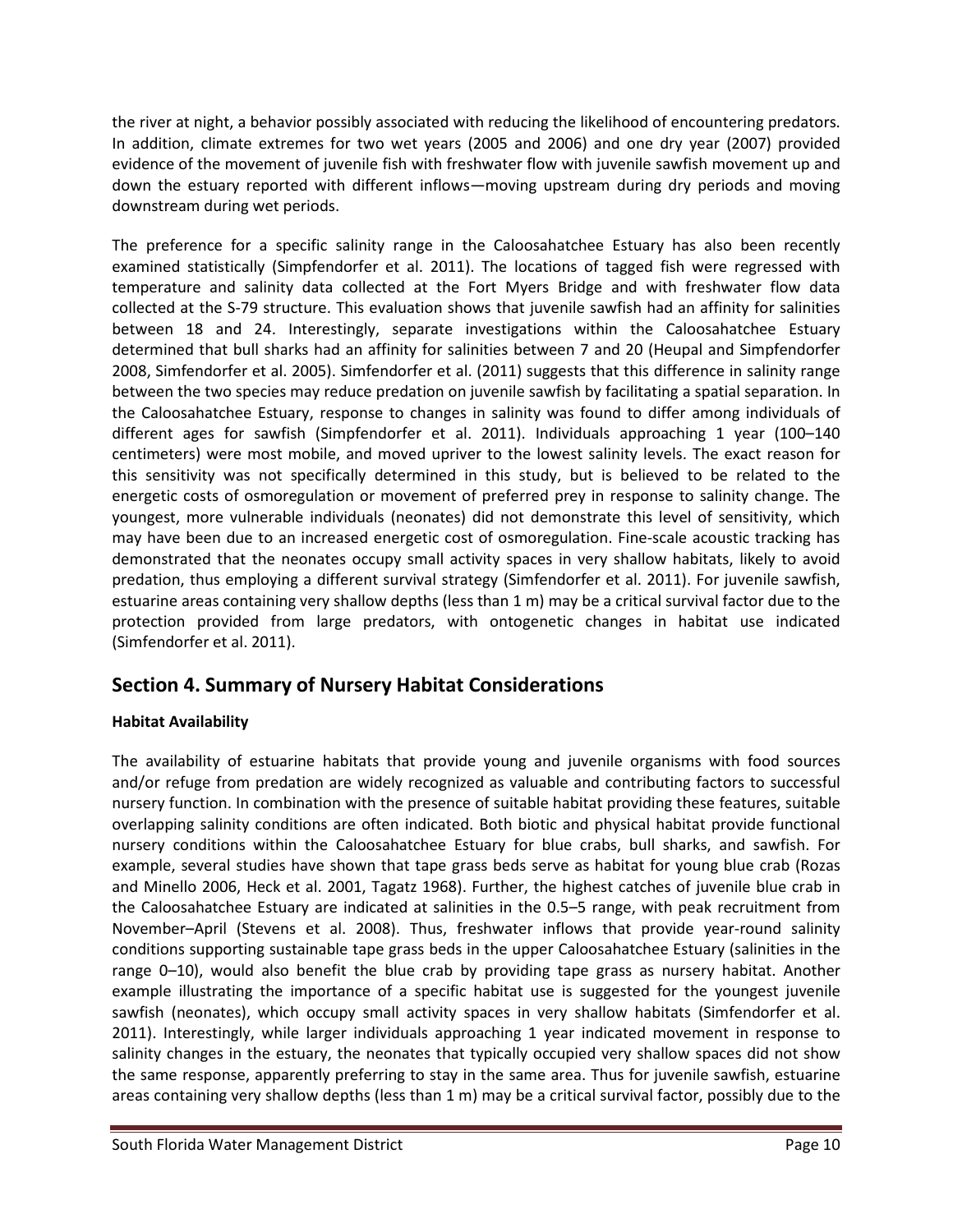protection offered from large predators that cannot access the shallow habitat (Simfendorfer et al. 2011). Within the Caloosahatchee Estuary, low flow resulting in salinity conditions that lead to occurrence of the older juvenile sawfish in the upper estuary, where the river narrows and shallow habitat is very limited, may increase exposure and risk of predation (Simfendorfer et al. 2011).

#### **Habitat Partitioning**

In addition to availability of nursery habitat, evidence supports the need to have space or area containing estuarine conditions that provide adequate spatial separation or partitioning between different biota. This may include spatial separation between species (i.e., predator and prey) or within different age classes of the same species. Examples of the latter include the bull shark and blue crab as described in Section 3. Variation in salinity conditions in response to natural seasonal variation in freshwater inflow is expected in estuarine systems. Thus, many mobile species that utilize estuaries as nursery areas can tolerate some degree of salinity variability within a tolerance range, often associated with duration and frequency of exposure. Mobile species may also move within the estuary in response to freshwater inflow to seek preferred salinity ranges and/or habitat types. However, when the position of specific salinity conditions is altered to the extent that stationary habitat becomes limited, competition for space and available habitat may result.

In structurally modified systems such as the Caloosahatchee Estuary, changes in salinity patterns can result from altered flow patterns that impact the timing, frequency, magnitude, and/or duration of normal flows. During the dry season, the combination of limited rainfall, lack of water storage in the basin, and withdrawals to meet human demands for irrigation and potable water often results in periods of no freshwater discharge to the Caloosahatchee Estuary. The S-79 structure was built in part to act as a salinity barrier to prevent saltwater intrusion and protect freshwater supplies. As anticipated in the design and operation of this structure, salt water may intrude all the way up to the existing head of the estuary at the S-79 structure during the dry season, eliminating low salinity ranges and threatening species that require low salinity to complete their life cycle (SFWMD 2003, Doering et al. 2002, Chamberlain and Doering 1998a, 1998b). The resultant salinity gradient is truncated and the estuarine area compressed. Unable to move upstream, many nursery residents, including planktonic forms (see Tolley et al. 2010) may become impinged at the S-79 structure and subjected to increased competition for food, increased predation, and stress induced by high salinity and limited space. The risk to the organisms that rely on the estuary as a nursery area and resultant loss of nursery function for the larger coastal ecosystem increases as the frequency and magnitude of such changes increase.

In the Caloosahatchee Estuary, both the location of the S-79 structure, and the funnel shape of the estuary itself, can result in habitat compression. Movement of biota upstream into the narrow and deeper portion of the upper estuary in response to salinity intrusion may result in leaving areas containing preferred stationary habitats. In addition, competition with other organisms for limited upstream habitat as well as food sources is likely. The overall reduction in available estuarine area or movement to a more compressed space within the estuary may also make some species more vulnerable to predation by other, larger nursery residents.

As presented in preceding sections, bull shark and small tooth sawfish represent specific examples of juvenile apex predators that reside in and utilize the Caloosahatchee Estuary as a nursery and illustrate habitat partitioning. Research on juvenile bull sharks indicates an affinity for salinities between 7 and 20 within the Caloosahatchee Estuary (Heupel and Simpfendorfer 2008, Simfendorfer et al. 2005), while juvenile sawfish prefer slightly higher salinity conditions between 18 and 24 (Simfendorfer et al. 2011).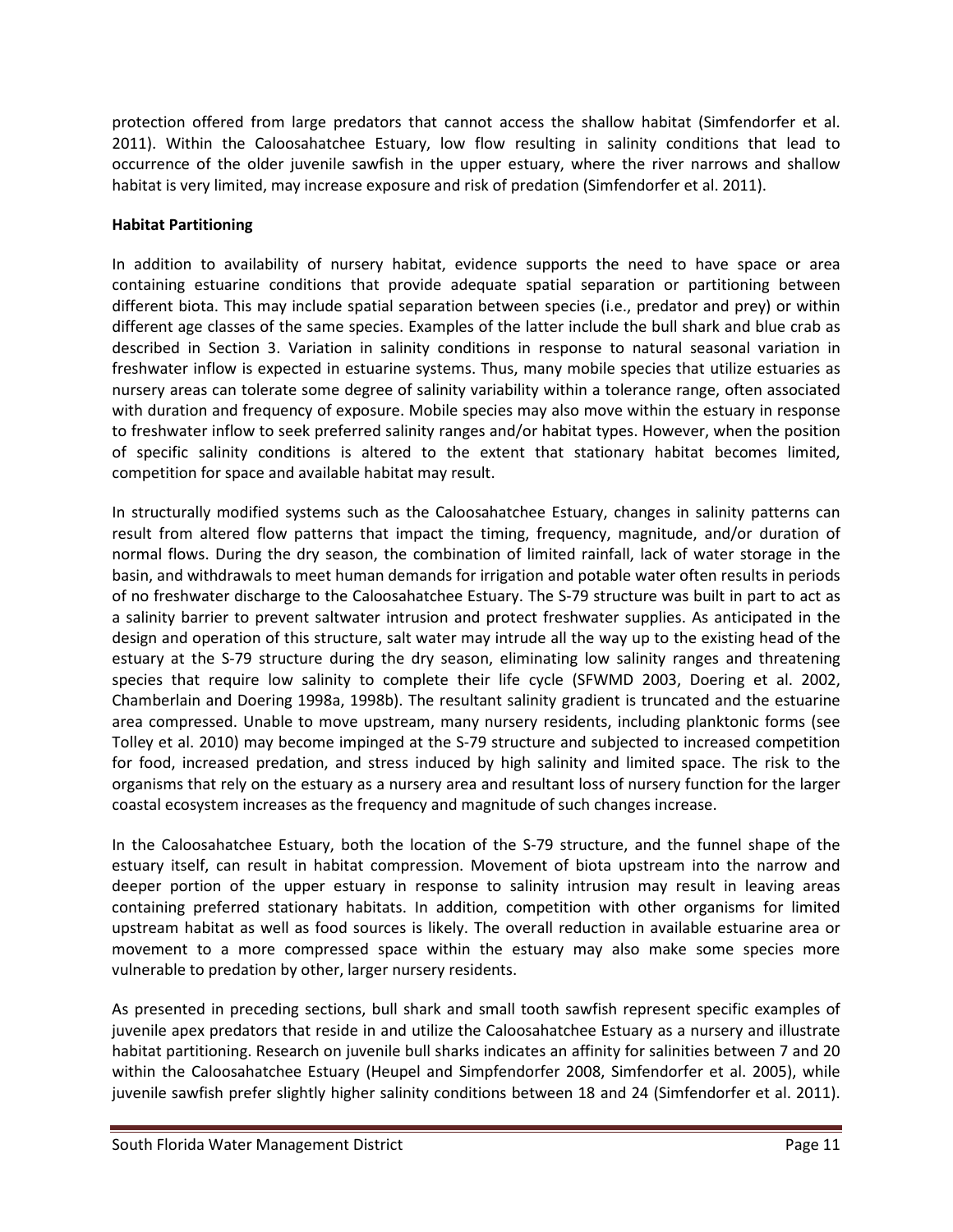This difference in salinity range may reduce predation on the endangered juvenile sawfish by the bull shark in the Caloosahatchee Estuary system by facilitating a separation between these two species (Simfendorfer et al. 2011). Thus, for the sawfish, maintaining a year-round estuarine gradient containing suitable shallow area that allows some partition from the larger juvenile bull shark would benefit the survival and recovery of this endangered species.

Partitioning of estuarine nursery areas is also important for different age classes of the same species. Examples include blue crabs and bull sharks, which are known to cannibalize younger individuals of their own species when occupying the same space. Several lines of research indicate size class separation based on both habitat and salinity for juvenile blue crab (Rozasa and Minello 2006, Posey et al. 2005, Guillory 2000, Daud 1979). Providing both an array of salinities and a variety of suitable and productive habitats (e.g., SAV, emergent vegetation, and oysters with ample available food sources) are important for protection of suitable blue crab nursery and sustainable crab fisheries. Similarly for the bull shark, research indicates spatial partitioning between the age classes based on salinity (Simfendorfer et al. 2005). Providing year-round flows that support salinities within the Caloosahatchee Estuary in the preferred range (7–20) for young bull sharks (less than 1 year old) would maintain the spatial separation from older individuals utilizing San Carlos Bay and the Pine Island Sound area and protect the bull shark nursery in the Caloosahatchee Estuary.

## **Section 5. Conclusions and Recommendations**

Research documenting the use of estuaries as nursery habitat provides new insights highlighting both the importance of these areas and need for consideration of both available habitat and habitat partitioning. This information is relevant to coastal ecosystem management and may be used to aid in establishing and quantifying freshwater inflow needs in coastal systems. The review presented in Section 3 demonstrates that the Caloosahatchee Estuary is used as a nursery area for blue crab, bull sharks, and the smalltooth sawfish. The compilation of this information helps provide key information linking nursery area utilization with salinity conditions, as well as spatial and habitat requirements for these species. The information could be used within the existing framework of the VEC and habitat overlap approaches used by the South Florida Water Management District to develop inflow requirements within its minimum flows and levels and water reservation programs and for restoration targets within the Caloosahatchee Estuary as well as other coastal systems.

Key findings within this context for each species are highlighted below.

*Blue Crab*

- The Caloosahatchee Estuary is utilized as a nursery area for blue crab.
- Juveniles recruit during the dry season and highest catches are in low salinity (0.5–5) (Stevens et al. 2008). Studies have shown that tape grass beds serve as habitat for young blue crab (Rozas and Minello 2006, Heck et al. 2001, Tagatz 1968). Thus, freshwater inflows that provide salinity conditions supportive of sustainable tape grass beds in the upper estuary  $(0-10)$  would also be beneficial to the blue crab.
- Because adult male and juvenile blue crab stay within estuarine habitat, maintaining adequate areas year-round within the Caloosahatchee Estuary that provide for a range of estuarine salinity conditions is needed to maintain productive blue crab population.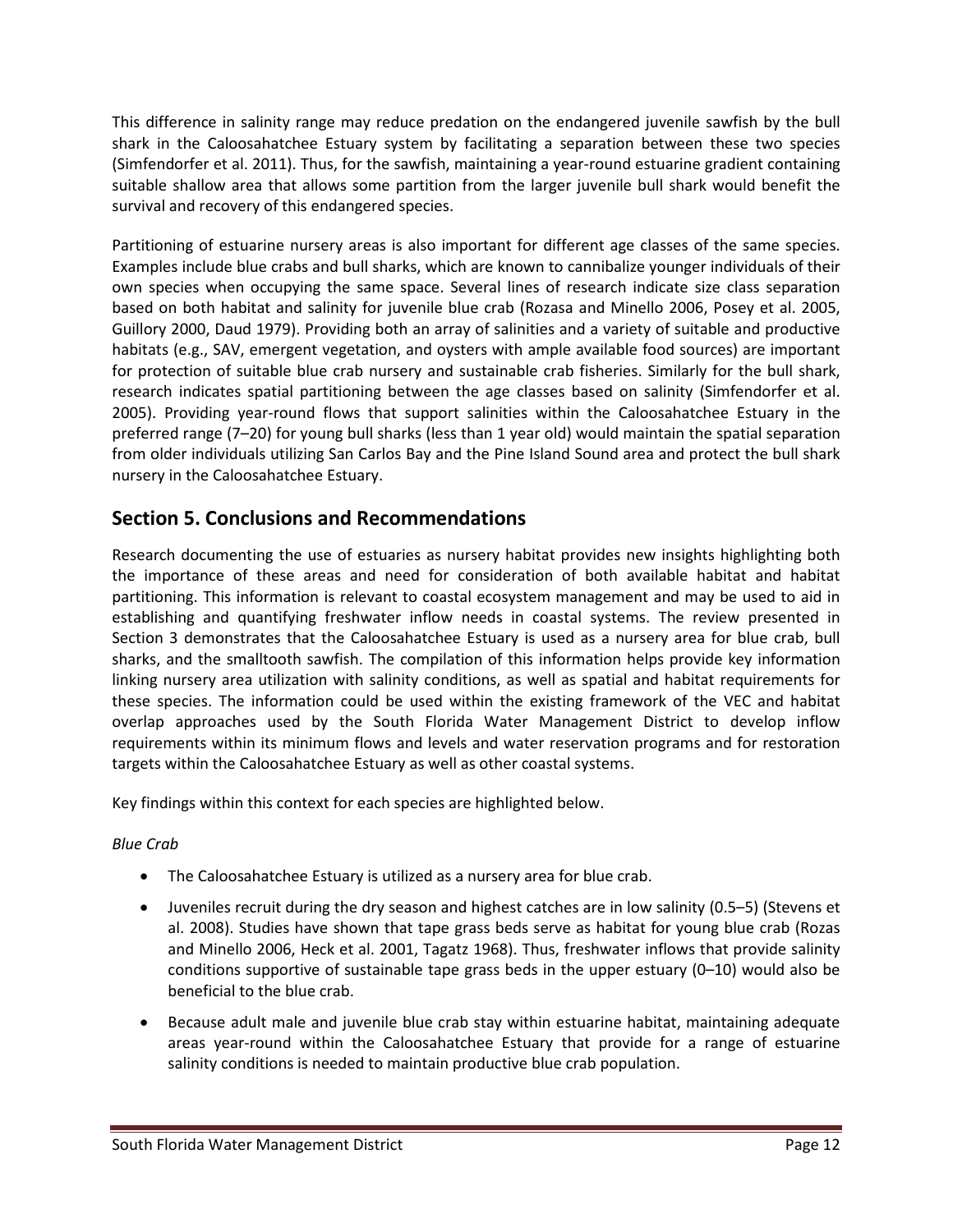- At relatively low temperatures, characteristic of the winter dry season months in the Caloosahatchee Estuary, maintaining a salinity range between 11 and 15 is also indicated to support adult male molting (Mazzotti et al. 2006).
- Salinity conditions that allow size class separation and spatial separation between the small and large juvenile blue crab is indicated to avoid cannibalism throughout the year.
- Salinity conditions that allow spatial separation between adult males and juveniles is indicated to provide for adequate prey sources (i.e., food availability) throughout the year.
- Because blue crab can occupy a variety of habitats within the coastal ecosystem, maintenance of the entire estuarine system in a condition suitable for continued production is deemed important (Perry and McIlwain 1986).

### *Bull Shark*

- The Caloosahatchee Estuary is utilized as a nursery area for bull sharks.
- In order to continue to serve as nursery habitat, maintaining year-round areas containing salinities between 7 and 20 for young and juveniles is indicated. Because bull shark stay in the Caloosahatchee Estuary during the first few years of life, maintaining adequate areas year-round that provide for this full range of salinity conditions was recommended in several references (Heupel et al. 2010, Heupel and Simpfendorfer 2008, Ortega et al. 2009, Simpfendorfer et al. 2005).
- Maintaining suitable conditions that provide both ample prey sources (i.e., food availability) and a salinity gradient sufficient for young and juvenile size class separation is also indicated to ensure adequate survival rates for all young and juvenile class sizes.

#### *Smalltooth Sawfish*

- The Caloosahatchee Estuary up to the S-79 structure is designated critical nursery area for the endangered smalltooth sawfish (NMFS 2009a).
- The relatively long juvenile stage (lasting several years), coupled with the high site fidelity—they stay in the same nursery area throughout their juvenile years—make existing nursery areas particularly valuable (NMFS 2009b).
- Neonates and juveniles (less than 3 years old) are highly mobile within the Caloosahatchee Estuary (Simpfendorfer et al. 2011), enabling them to seek preferred salinity and habitat.
- In the Caloosahatchee Estuary, maintaining suitable nursery habitat throughout the year will benefit the survival and help provide protection of this species.
- The combination of key conditions needed for nursery function throughout the year include maintaining areas of salinities in the preferred range that overlap with shallow areas and other physical habitat that provides refuge from predation.
- In addition to maintaining a year-round estuarine salinity gradient encompassing suitable habitat, maintaining adequate space that does not overlap with areas containing larger predators such as bull sharks is also indicated to allow adequate habitat partitioning and reduce the risk of predation (i.e., promotes low mortality rates of the young sawfish).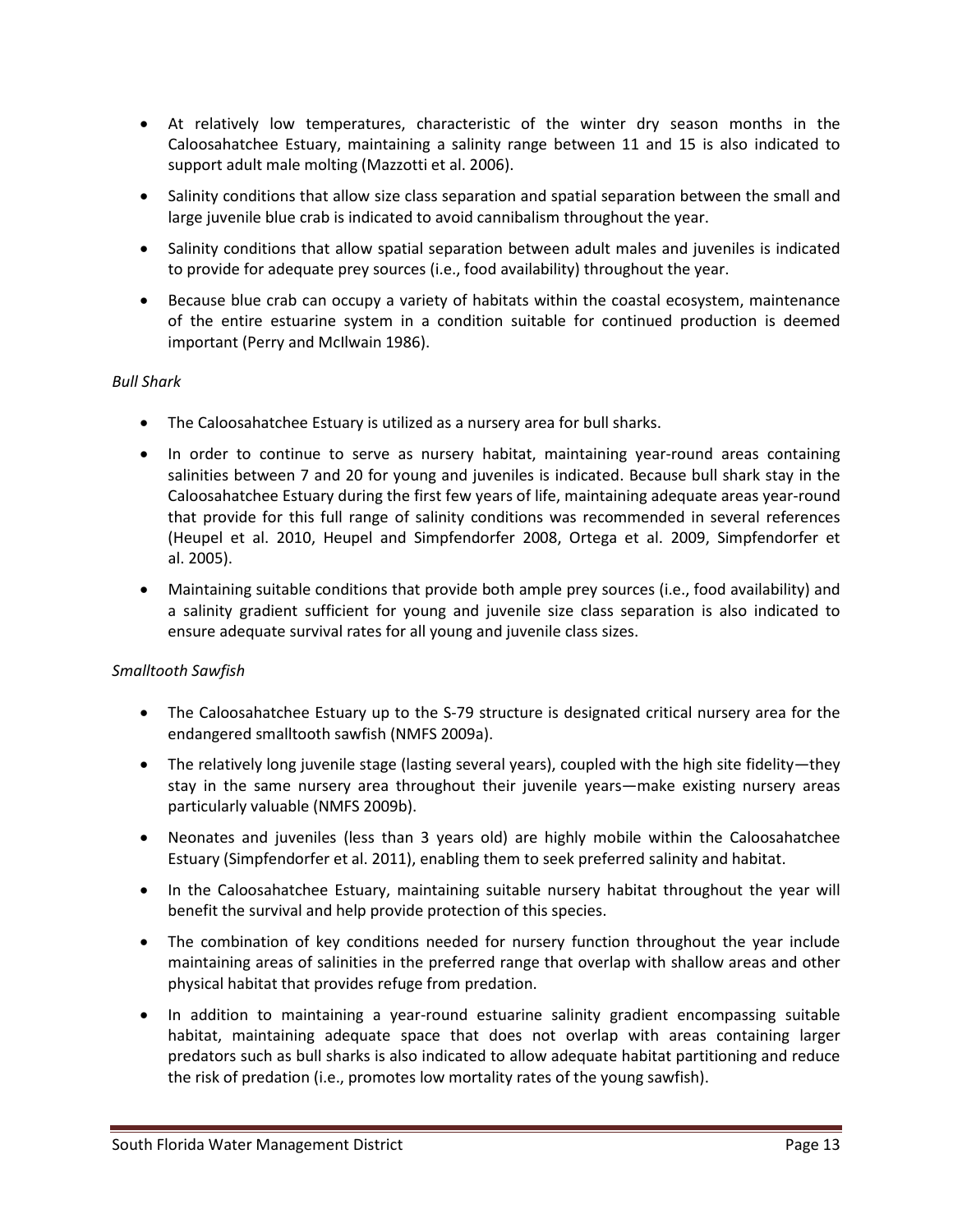Some additional steps to apply this information in the development of inflow targets are recommended. Future analyses utilizing a geographic information system-based evaluation that contained the following information if available could be applied:

- Physical habitat along the length of the estuary, such as water depth, creeks, canal inputs, and other known geomorphological and physical features (RECOVER 2013 )
- Location of shoreline and backwater habitats
- Biotic habitat information such as SAV and oyster beds (RECOVER 2013)
- Salinity-flow information (observational data or modeling)
- Locations of known utilization (i.e., sightings or reports) for each species
- Additional spatial information such as location or distribution of food sources

Evaluations could be made for multiple species that allow testing of different flows or ranges of flows combined with overlays of the above information for determinations of (1) amount of potential nursery area available under different flows and (2) locations of habitat with respect to salinity requirements. Area that overlaps with predators, amount of suitable stationary habitat available, food sources and other factors could be evaluated and compared under different flow scenarios. Flows that compress estuarine area and impact size class separation could be tested and evaluated. Preferred flow envelopes or thresholds could be developed using this multi-species approach and used in combination with existing habitat-based VEC information such as SAV and oysters.

# **Section 6. Literature Cited**

- Antonini, G.A., D.A. Fann and P. Roat. 2002. A Historical Geography of Southwest Florida Waterways. Volume Two: Placida Harbor to Marco Island. National Seagrant College Program, Silver Spring, MD.
- Beck, M.W., K.L. Heck Jr., K.W. Able, D.L. Childers, D.B. Eggleston, B.M. Gillanders, B. Halpern, C.W. Hays, K. Hoshino, T.J. Minello, R.J. Orth, P.F. Sheridan and M.P Weinstein. 2001. The identification, conservation, and management of estuarine and marine nurseries for fish and invertebrates. *Bioscience* 51(8):633-641
- Browder J.A. and D. Moore. 1981. A new approach to determining the quantitative relationship between fishery production and the flow of fresh water to estuaries. Pages 403-430 in Cross, R.D. and D.L. Williams (eds.), Proceedings of the National Symposium on Freshwater Inflow to Estuaries, Volume 1, United States Fish and Wildlife Service, United States Department of the Interior. FWS/OBS-81/04.
- Bulger, A.J., B.P. Hayden, M.E. Monaco, D.M. Nelson and M.G. McCormick-Ray. 1993. Biologically-based estuarine salinity zones derived from multivariate analysis. *Estuaries* 16:311-322.
- Chamberlain, R.H. and P.H. Doering. 1998a. Freshwater inflow to the Caloosahatchee Estuary and the resource-based method for evaluation. Pages 81-90 in S.F. Treat (ed.), Proceedings of the 1997 Charlotte Harbor Public Conference and Technical Symposium. Technical Report 98-02, South Florida Water Management District, West Palm Beach, FL, and Charlotte Harbor National Estuary Program, Washington, DC.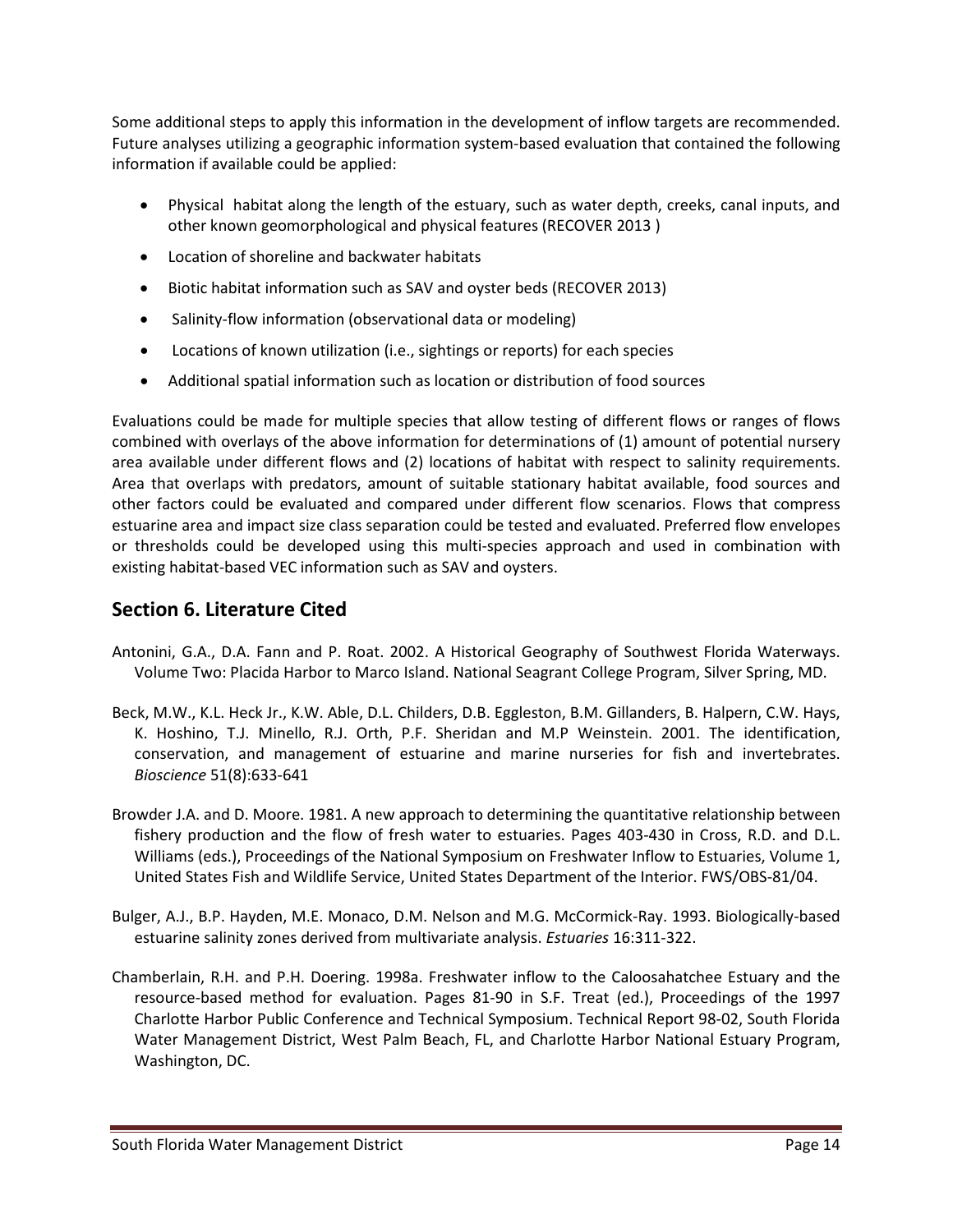- Chamberlain R.H. and P.H. Doering. 1998b. Preliminary estimate of optimum freshwater inflow to the Caloosahatchee Estuary: A resource-based approach. Pages 121-130 in S.F. Treat (ed.), Proceedings of the 1997 Charlotte Harbor Public Conference and Technical Symposium. Technical Report 98-02, South Florida Water Management District, West Palm Beach, FL, and Charlotte Harbor National Estuary Program, Washington, DC.
- Day Jr., J.W., C.A.S. Hall, W.M. Kemp and A. Yanez-Arancibia. 1989. *Estuarine Ecology*. John Wiley and Sons, New York. 558 pp.
- Daud, N.M.B. 1979. Distribution and Recruitment of Juvenile Blue Crabs, *Callinectes sapidus*, in a Louisiana Estuarine System. M.S. Thesis, Louisiana State University, Baton Rouge, LA.
- Drinkwater, K.F. and K.T. Frank. 1994. Effects of river regulation and diversion on marine fish and invertebrates. *Aquatic Conservation: Freshwater and Marine Ecosystems* 4:135-151.
- Doering, P.H., R.H. Chamberlain and D.E. Haunert. 2002. Using submerged aquatic vegetation to establish minimum and maximum freshwater inflows to the Caloosahatchee Estuary, Florida. *Estuaries* 25(6B):1343-1354.
- Fisher, T.R., L.W. Harding Jr., D.W. Stanley and L.G. Ward. 1988. Phytoplankton, nutrients and turbidity in the Chesapeake, Delaware, and Hudson estuaries*. Estuarine Coastal and Shelf Science* 27:61-93.
- Flaig, E.G. and J. Capece. 1998. Water use and runoff in the Caloosahatchee watershed. Pages 73-80 in S.F. Treat (ed.), Proceedings of the 1997 Charlotte Harbor Public Conference and Technical Symposium. Technical Report 98-02, South Florida Water Management District, West Palm Beach, FL, and Charlotte Harbor National Estuary Program, Washington, DC.
- Gillson, J. 2011. Freshwater flow and fisheries production in estuarine and coastal systems: Where a drop of rain is not lost. *Reviews in Fisheries Science* 19(3):168-186.
- Guillory, V. 2000. Relationship of blue crab abundance to river discharge and salinity. *Proc. Annu. Conf. Southeast Assoc. Fish and Wildlife Agencies* 54:213-220.
- Gunter, G. 1961 Some relations of estuarine organisms to salinity. *Limnology and Oceanography* 6:182-190.
- Harris, B.A., K.D. Haddad, K.A. Steidinger and J.A. Huff. 1983. Assessment of Fisheries Habitat: Charlotte Harbor and Lake Worth, Florida. Florida Department of Natural Resources, Bureau of Marine Research, St. Petersburg, Florida.
- Heck Jr., K.L., L.D. Coen and S.G. Morgan. 2001. Pre- and post-settlement factors as determinants of juvenile blue crab *Callinectes sapidus* abundance: Results from the north-central Gulf of Mexico. *Marine Ecology Progress series* 222:163-176.
- Heupel, M.R., B.G. Yeiser, A.B. Collins, L. Ortega and C.A. Simpfendorfer. 2010. Long-term presence and movement patterns of juvenile bull sharks, *Carcharhinus leucas*, in an estuarine river system. *Marine and Freshwater Research* 61:1-10.
- Heupel M.R. and C.A. Simpfendorfer. 2008. Movements and distribution of young bull sharks (*Carcharhinus leucas*) in a variable estuarine environment. *Aquatic Biology* 1:277-289.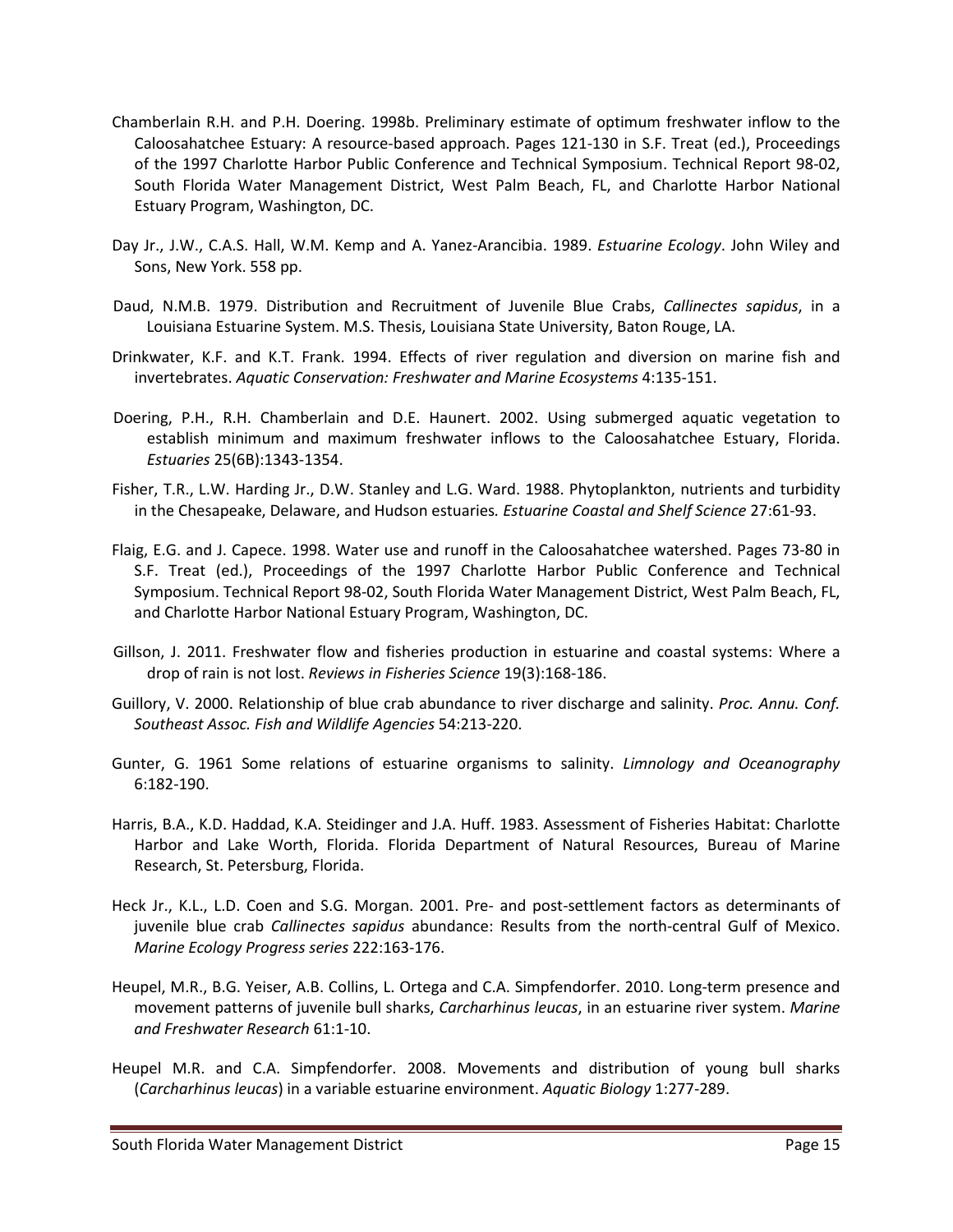- Hoffman, J.C., D.A. Bronk and J.E. Olney. 2007. Tracking nursery habitat use in the York River Estuary, Virginia by young American shad using stable isotopes. *Transactions of the American Fisheries Society* 136:1285-1297.
- Holmes, R.M., B.J. Peterson, L.A. Deegan and B. Fry. 2000. Nitrogen biogeochemistry in the oligohaline zone of a New England estuary. *Ecology* 81:416-432.
- Hughes, J.E., L.A. Deegan, B.J. Peterson, R.M. Holmes and B. Fry. 2000. Nitrogen flow through the food web in the oligohaline zone of a New England estuary. *Ecology* 81:433-452.
- Hopkinson Jr., C.S. and J.H. Vallino. 1995. The relationships among man's activities in watersheds and estuaries: A model of runoff effects on patterns of estuarine community metabolism. *Estuaries* 18:598-621.
- Hunt, M., D. Rudnick and C. Madden. 2005. Technical Criteria to Support Development of Minimum Flows and Levels for Florida Bay. South Florida Water Management District, West Palm Beach, FL.
- Hunt, M.J. and P.H. Doering. 2005. Significance of considering multiple environmental variables when using habitat as an indicator of estuarine condition. Pages 221–227 in ed. S.A. Bortone (ed.), *Estuarine Indicators*, CRC Press, Boca Raton, FL.
- Kostecki, C., F. Le Loc'h, J.-M. Roussel, N. Desroy, D. Huteau, P. Riera, H. Le Bris and O. Le Pape. 2010. Dynamics of an estuarine nursery ground: the spatio-temporal relationship between the river flow and the food web of the juvenile common sole (*Solea solea*, L.) as revealed by stable isotopes analysis. *J. Sea Res.* 64:54-60.
- Mazzotti, F.J., L.G. Pearlstine, T. Barnes, A. Volety, A. Chartier, A. Weinstein and D. DeAngleis. 2006. Stressor Response Models for the Blue Crab, *Callinectes sapidus*. JEM Technical Report 2006-02, University of Florida, Fort Lauderdale Research and Education Center, Fort Lauderdale, Florida. Submitted to the South Florida Water Management District, West Palm Beach, FL, and the United States Geological Survey, Washington, D.C.
- Minello T. 1999. Nekton densities in shallow estuarine habitats of Texas and Lousiana and the identification of essential fish habitat. Pages 43-75 in Benaka L.R. (ed.), *Fish Habitat: Essential Fish Habitat and Rehabilitation*. American Fisheries Society, Bethesda, MD.
- More, W.R. 1969. A Contribution to the Biology of the Blue Crab (*Callinectes sapidus* Rathburn ) in Texas, with a Description of the Fishery. Technical Series 1, Texas Parks and Wildlife Department, Austin, TX.
- Odum, W.E., L.P. Rozas and C.C. McIvor. 1988. A comparison of fish and invertebrate community composition in tidal freshwater and oligohaline marsh systems. In Oligohaline Marsh Systems. Pages 561-569 in Hook, D.D. (eds.), *The Ecology and Management of Wetlands, Volume I: Ecology of Wetlands*. Timber Press, Portland, Oregon.
- Ortega L.A., M.R. Heupel, P. Van Beynen and P. Motta. 2009. Movement patterns and water quality preferences of juvenile bull sharks (*Carcharhinus leucas*) in a Florida estuary. *Environmental Biology of Fishes* 84:361–373.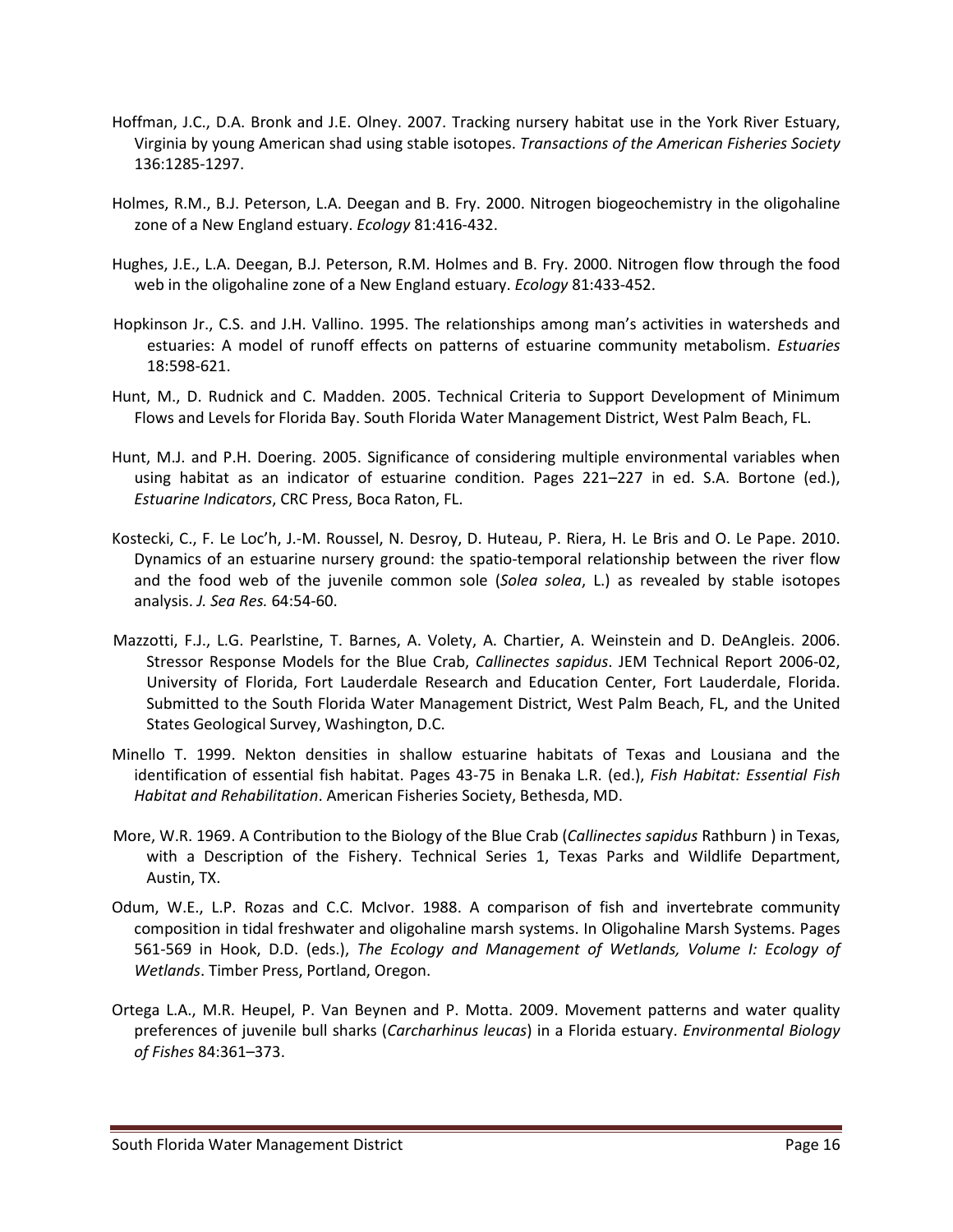- Nelson, D.M. (ed.). 1992. Distribution and Abundance of Fishes and Invertebrates in Gulf of Mexico Estuaries, Volume I: Data Summaries. Estuarine Living Marine Resources Report Number 10, National Ocean Service, National Oceanic and Atmospheric Administration, Rockville, MD.
- NMFS. 2003. Endangered and threatened species; final endangered status of a distinct population segment of smalltooth sawfish (*Pristis pectinata*) in the United States. National Marine Fisheries Service, *Federal Register* 68:15674–15680.
- NMFS. 2009a. Recovery plan for smalltooth sawfish (*Pristis pectinata*). Prepared by the smalltooth sawfish Recovery Team for the National Marine Fisheries Service, Silver Spring, MD.
- NMFS. 2009b. Endangered and threatened species; critical habitat for the endangered distinct population segment of smalltooth sawfish. National Marine Fisheries Service, Federal Register 74:45353–45378.
- Patillo, M., L.P. Rozas and R.J. Zimmerman. 1995. A Review of Salinity Requirements for Selected Invertebrates and Fishes of U.S. Gulf of Mexico Estuaries. National Marine Fisheries Service, Galveston. Submitted to Gulf of Mexico Program, United States Environmental Protection Agency, Stennis Space Center, MS.
- Perry, H.M. and T.D. McIlwain. 1986. Species Profiles: Life Histories and Environmental Requirements of Coastal Fishes and Invertebrates (Gulf of Mexico) – Blue Crab. Biological Report 82(11.55), United States Fish and Wildlife Service, Slidell, LA, and TR EL-82-4 United States Army Corps of Engineers, Vicksburg, MS.
- Peterson, M.S., and S.T. Ross. 1991. Dynamics of littoral fishes and decapods along a coastal riverestuarine gradient. *Estuarine, Coastal and Shelf Science* 33: 467-283.
- Posey, M.H., T.D. Alphin, H. Harwell and B. Allen. 2005. Importance of low salinity areas for juvenile blue crabs, *Callinectes sapidus* Rathbun, in river-dominated estuaries of southeastern United States. *Journal of Experimental Marine Biology and Ecology* 319:81-100.
- Poulakis, G.R., P.W. Stevens, A.A. Timmers, C.J. Stafford, C. Curtis, M.D. Tringali and M.D. Bakenhaster. 2010. Final Report – Distribution, Habitat Use, and Movements of Juvenile Smalltooth Sawfish, *Pristis pectinata*, in the Caloosahatchee Harbor Estuarine System, Florida. Florida Fish and Wildlife Conservation Commission, Port Charlotte, FL.
- Quinones, R.A. and R.M. Montes. 2001. Relationship between freshwater input to the coastal zone and the landings of the benthic/demersal fish *Eleginps maclovinus* in central-south Chile. *Fisheries Oceanography* 10(4):311-328.
- RECOVER. 2013. Chapter 4: Northern Estuaries Module (Benthic Mapping Results). Pages 80-97 in 2012 System Status Report Update, Restoration Coordination and Verification, c/o United States Army Corps of Engineers, Jacksonville, FL, and South Florida Water Management District, West Palm Beach, FL. [http://www.evergladesplan.org/pm/ssr\\_2012/hc\\_ne\\_benthic\\_mapping\\_results\\_2012.aspx.](http://www.evergladesplan.org/pm/ssr_2012/hc_ne_benthic_mapping_results_2012.aspx)
- Rozas, L.P. and C.T. Hackney. 1983. The importance of oligohaline estuarine wetland habitats to fisheries resources. *Wetlands* 3:77-89.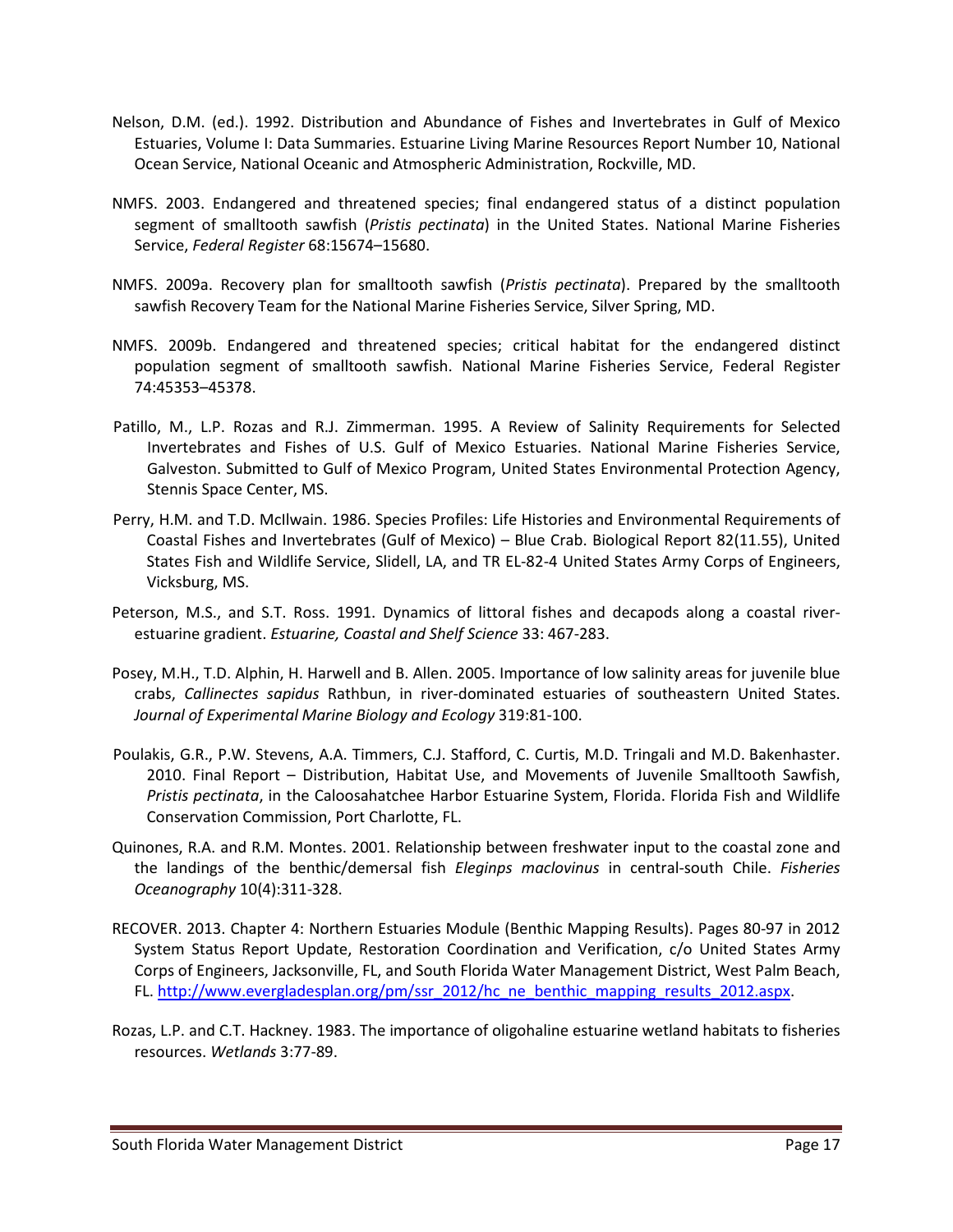- Rozas, L.P. and C.T. Hackney. 1984. Use of oligohaline marshes by fishes and macrofaunal crustaceans in North Carolina. *Estuaries* 7(3):213-224.
- Rozas, L.P. and T.J. Minello. 2006. Nekton use of *Vallisneria americana* Michx. (Wild celery) beds and adjacent habitat in coastal Louisiana. *Estuaries and Coasts* 29(2):297-310.
- Sackett. J.W. 1888. Survey of the Caloosahatchee River, Florida. Report to Captain of the United States Engineering Office, St. Augustine, FL.
- Scarlotos, P.D. 1988. Caloosahatchee Estuary hydrodynamics. Technical Publication No. 88-7, South Florida Water Management District, West Palm Beach, FL.
- Scheda Ecological Associates, Inc. 2006. Final Biological Assessment, C-43 West Storage Reservoir Project, Hendry County, Florida. In Final Annex FWCA Report and Endangered Species Act Compliance – Annex A of Final Caloosahatchee River (C-43) West Basin Storage Reservoir Project Implementation Report and Final Environmental Impact System, United States Army Corps of Engineers, Jacksonville, FL, and South Florida Water Management District, West Palm Beach, FL. September 2007.
- Seaman, W. Jr. 1988. Florida Aquatic Habitat and Fisheries Resources. Florida Chapter, American Fisheries Society, Eustis, FL.
- Seitz, J.C. and G.R. Poulakis. 2002. Recent occurrence of sawfishes (Elasmobranchiomorphi: Pristidae) along the southwest coast of Florida (USA). *Florida Scientist* 65(4):256-266.
- SFWMD. 2000. Technical Document to Support Development of Minimum Flows and Levels for the Caloosahatchee River and Estuary (Draft). South Florida Water Management District, West Palm Beach, FL. September 7, 2000.
- SFWMD. 2002a. Technical Documentation to Support Development of Minimum Flows for the Northwest Fork of the Loxahatchee River (Final Draft). South Florida Water Management District, West Palm Beach, FL. November 14, 2002.
- SFWMD. 2002b. Technical Documentation to Support Development of Minimum Flows for the St. Lucie River and Estuary (Final Draft). South Florida Water Management District, West Palm Beach, FL. May 2002.
- SFWMD. 2003. Caloosahatchee MFL 2002 Status Update Report (Draft). South Florida Water Management District, West Palm Beach, FL. February 3, 2003.
- SFWMD. 2006. Technical Documentation to Support Development of Minimum Flows and Levels for Florida Bay. South Florida Water Management District, West Palm Beach, FL. July 2006.
- SFWMD. 2009a. Technical Document to Support a Water Reservation Rule for Picayune Strand and Downstream Estuaries. South Florida Water Management District, West Palm Beach, FL. February 9, 2009.
- SFWMD. 2009b. Technical Document to Support a Water Reservation Rule for the North Fork of the St. Lucie River. South Florida Water Management District, West Palm Beach, FL. November 2009.